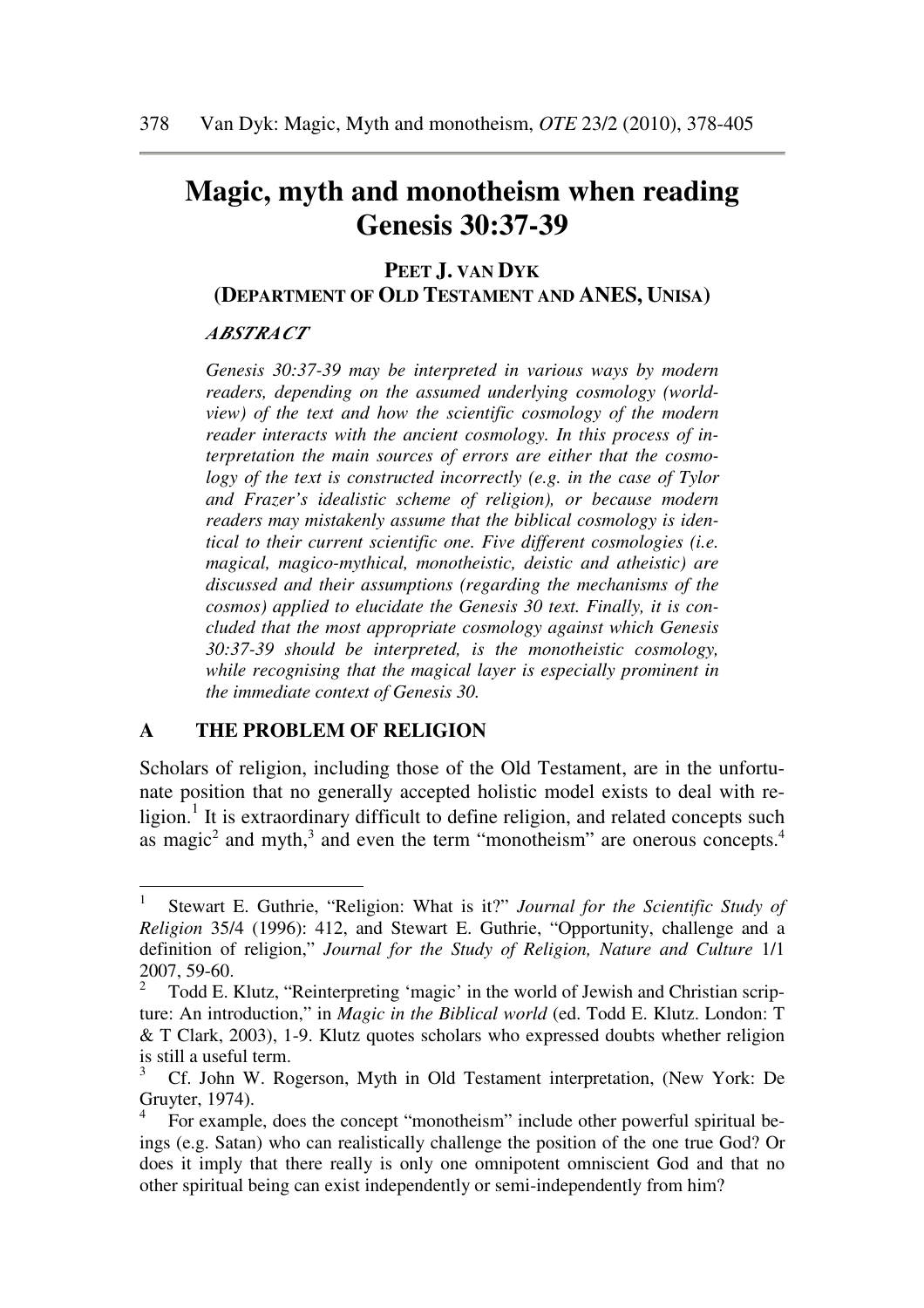This lack of coherence in religious theory often causes the different aspects of religion (i.e. ritual, belief, magic and myth) to be defined without any clear relationship to each other, and without trying to relate them to the same underlying cosmological assumptions.

The reasons for this disjointed state with regard to religious theory are not always accidental. One of the reasons for this disunity is that postmodern scholars are sceptical about absolute, universal, or objective truths – pointing out that only subjective, personal, and local truths are possible and that different perspectives are often incommensurable.<sup>5</sup> This stance, especially popular in religious studies and the humanities (but with little influence in the natural sciences), unfortunately prevent many scholars from attempting any kind of synthesis, or in constructing more holistic theories regarding religion. Another equally unfortunate consequence of earlier idealistic frameworks is that magic and religion are often seen as two discrete and incompatible phenomena.<sup>6</sup>

The purpose of this article is to challenge the extreme assumptions of postmodernism by suggesting various (partially overlapping) cosmologies. Rather than treating magic and religion as mutually exclusive categories, the possibility will be explored that they may be integrated into a more complex theory of religion, assuming different religious layers within each cosmology,<sup>7</sup> often with fuzzy borders between them. By using Genesis 30:37-39 as an example, the various assumptions regarding the workings (mechanics) of the cosmos (as related to specific cosmologies) will be explored. The reasons for doing this are twofold: firstly, to explain and illustrate the different cosmic mechanics assumed by the various cosmologies and, secondly to show the importance of cosmological assumptions when interpreting Old Testament texts.

### **B** DEFINING RELIGION

Defining religion<sup>8</sup> is fraught with dangers  $-$  the danger of unfounded assumptions and the danger of reading one's own cosmology and preconceptions into

 5 Cf. the following sources regarding the assumptions and/or criticism of post-modernistic scholars: Thomas S. Kuhn, *The structure of scientific revolutions* (Chicago: Chicago University Press, 1962); Walter Brueggemann, *Texts under negotiation. The Bible and postmodern imagination* (Minneapolis: Fortress, 1993); Peet J. Van Dyk, "A fuzzy interpretation of the Bible. Going beyond modernism and postmodernism," *Religion & Theology* 9, 2002, 163-182.

<sup>6</sup> E.g. Edward B. Tylor, Primitive culture. *Researches into the development of mythology, philosophy, religion, language, art, and custom*. 7th Edition (New York: Brentano's Publishers, 1924); and James G. Frazer, *The golden bough*. *A study in magic and religion* (London: McMillan, 1957)

<sup>7</sup> See Section C below for a definition of the term "cosmology."

<sup>8</sup> It is beyond the scope of this article to offer a final definition of religion or discuss the problems associated with any kind of definition. E.g. see Guthrie, "Religion: What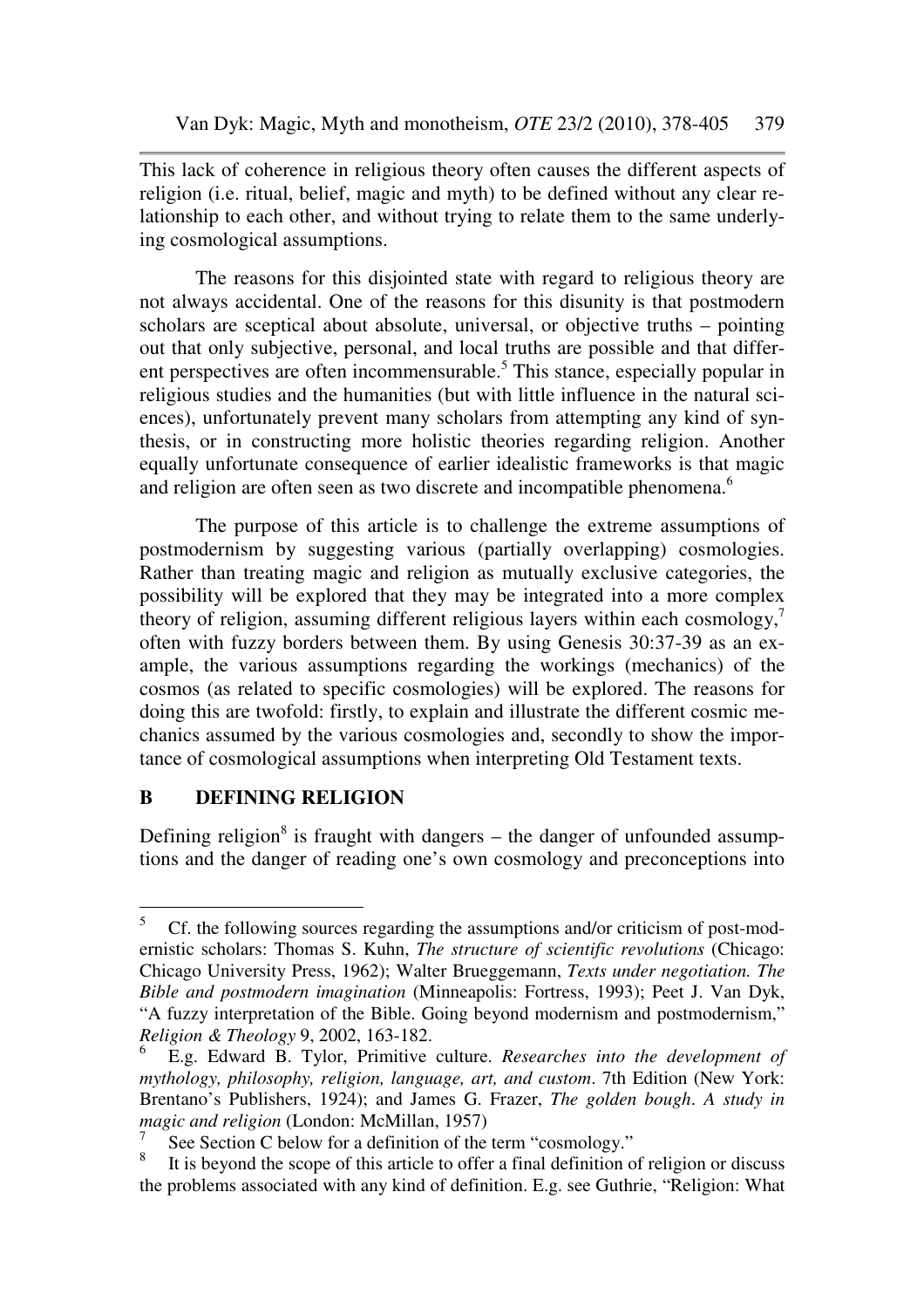the ancient texts. According to Guthrie an acceptable definition of religion should be both nominal and substantive.<sup>9</sup> This implies that it should not pretend to be real (avoid the essentialist fallacy) and be substantive in the sense that they group actual phenomena. Such a definition should further clarify the most basic assumptions of religion and explain as much as possible of different religious concepts such as magic, myth, ritual and beliefs.

One of the most influential views of religion versus magic is associated with the two British scholars Edward B. Tylor<sup>10</sup> and James G. Frazer, <sup>11</sup> who described the relationship between magic, religion and science in terms of an idealistic and evolutionary scheme. Consistent with their idealistic scheme, Tylor defined religion as: "*the belief in spiritual beings."*<sup>12</sup>

More recently the philosopher Daniel C. Dennett has proposed a similar working definition of religion, while acknowledging that no clear border can be drawn between religion and related phenomena such as spirituality, wicca (witchcraft) and some New Age movements. He defined religion as: "*Social systems whose participants avow belief in a supernatural agent or agents whose approval is to be sought."* <sup>13</sup>

On the surface, these definitions may seem plausible, but inherent in them are the following problems: (1) If the terms "spiritual beings" and "supernatural agent" refer to *personal* supernatural beings (i.e. supernatural or nonphysical spirits or gods), the definitions go a long way in explaining most religions, but they would exclude more non-theistic and atypical versions of Buddhism and some other religions where supernatural forces are perceived more as impersonal powers rather than personal beings.<sup>14</sup> (2) The definitions

is it?" 412-413, for a discussion regarding the problems of monothetic versus polythetic definitions.

<sup>9</sup> <sup>9</sup> Guthrie, "Opportunity, Challenge and Definition," 59.

<sup>10</sup> Tylor, *Primitive culture*.

<sup>11</sup> Frazer, *Golden Bough*.

<sup>12</sup> Tylor, *Primitive culture*, 424.

<sup>13</sup> Cf. Daniel C. Dennett, *Breaking the spell. Religion as a natural phenomenon* (New York: Penguin Books, 2006), 8-9.

<sup>14</sup> Cf. Barbara O'Brien, "Atheism and devotion in Buddhism," n.p. About.com: Buddhism [cited 17 May 2010]. Online: http://buddhism.about.com/od/ basicbuddhistteachings/a/buddhaatheism.htm.: "If atheism is the absence of belief in gods, then many Buddhists are, indeed, atheists. Buddhism is not about either believing or not believing in God or gods. Rather, the historical Buddha taught that believing in gods was not useful for those seeking to realise enlightenment. In other words, God is unnecessary in Buddhism. For this reason, Buddhism is more accurately called nontheistic than atheistic." However, Guthrie, "Opportunity, Challenge and Religion," 62, challenges the view made popular by Durkheim (that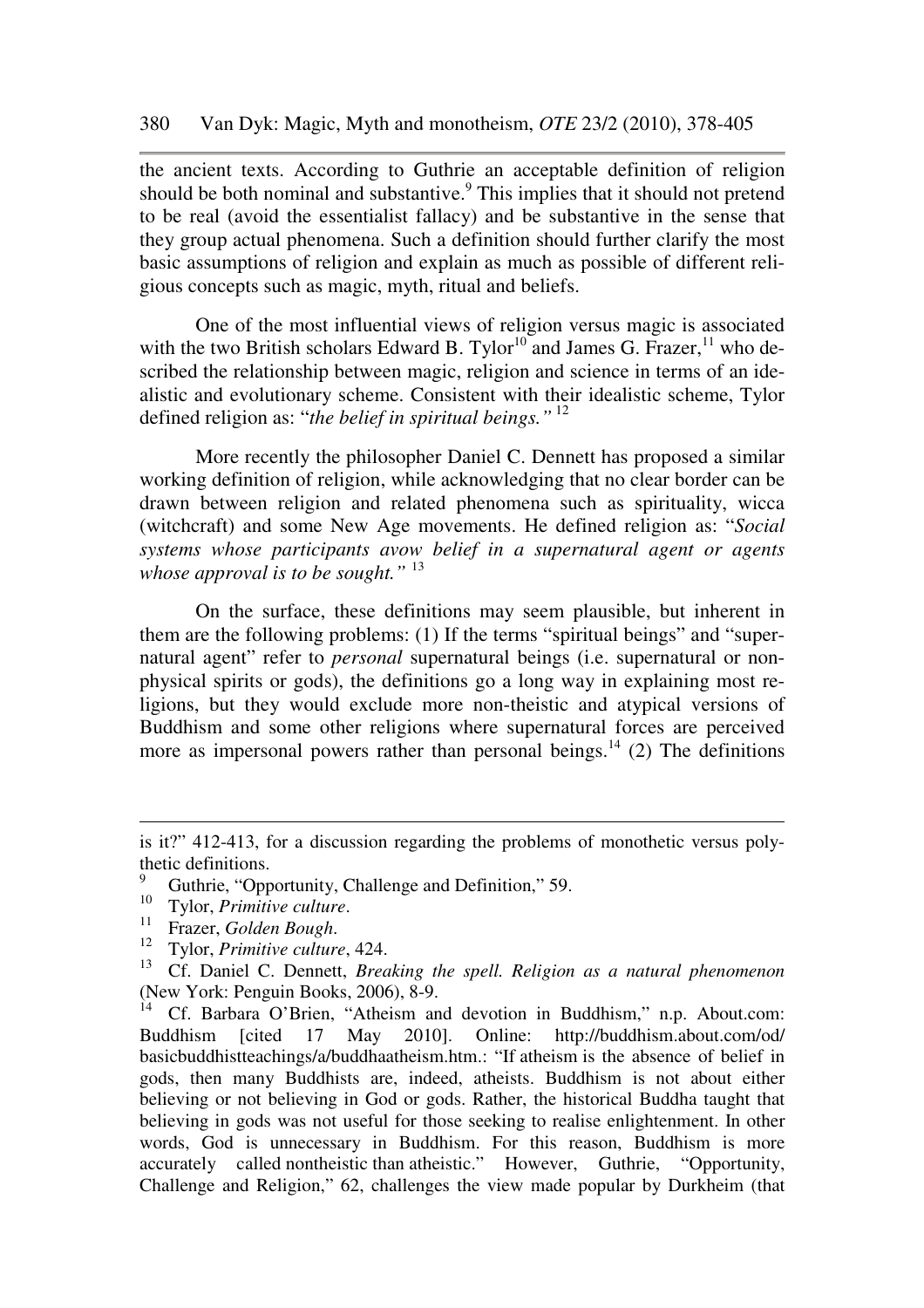imply an absolute distinction between magic (the belief in impersonal supernatural forces) and religion (the belief in personal gods). This is indeed what both  $Ty\text{lor}^{15}$  and Frazer<sup>16</sup> assumed by their idealistic scheme, which proposed a development from a more "primitive" belief in magic, to "higher" forms of religion, and eventually the development of science as its highest outcome.<sup>17</sup> This idealistic scheme relegated magic to a primitive thought pattern and viewed it as the "disreputable cousin" of religion – a view rejected by most contemporary scholars of religion.<sup>18</sup> In contrast to the "three course" meal" model of religion, advocated by Tylor and Frazer (where each stage or course is presented as discrete moments in time and different from the previous one) most modern scholars support a "sandwich" model of religion, with different layers of magic, animism and monotheism, which may coexist within the same "meal" (i.e. religion). (3) Tylor's definition also does not clarify the relationship between belief and practice. It thereby may suggest that religion is only a set of beliefs (i.e. the same as a theory or philosophy) and that it does not *necessarily* involve any expression of these beliefs through rituals, acts of worship and/or lifestyle. This important link in religion between beliefs and practice was correctly emphasised by Mircea Eliade when he stated:

> The theory that these rites imply comes down to this: nothing can endure if it is not "animated," if it is not, through sacrifice, endowed with a "soul"  $\ldots$ <sup>19</sup>

To address the above problems we would like to propose the following working definition of religion that is more inclusive and a less ideologically determined:

> Religion is the belief in the existence of a supernatural and nonphysical reality, which is linked in such a way to our physical reality

Buddhism is a religion without gods) by stating that all popular forms of Buddhism believe in gods, while only atypical philosophical strains do not believe in gods.

<sup>15</sup> Tylor, *Primitive culture,* 26-69.

<sup>16</sup> Frazer, *Golden bough*, 63-65.<br><sup>17</sup> Hone Günter Heimbrock "Me

<sup>17</sup> Hans-Günter Heimbrock, "Magie, Alltagsreligion und die Heilkraft des Glaubens. Etappen und Probleme theologischer und kulturwissenschaftlicher Magiediskussion," in *Magie. Katastrophenreligion und Kritik des Glaubens* (eds. Hans-Günther Heimbrock and Heinz Streib, Kok Pharos Kampen: 1994), 23. "In den Spuren von E.B. Tylor and Frazers historischen Periodisierung galt es ferner für ausgemacht, daß magisches Denken und Handeln mit der Eigenart frührer, "primitiver" Kulturen identisch sei, daß dem in der Entwicklung der Menschheit die Epoche der Religion, schließlich als Krone die der Wissenschaft folgen."

<sup>&</sup>lt;sup>18</sup> Geraldine Pinch, *Magic in ancient Egypt* (London: British Museum Press, 1994), 12.

<sup>19</sup> Mircea Eliade, "Ritual and myth," in *Readings in ritual studies* (ed. Ronald L. Grimes, Upper Saddle River, NJ: Prentice Hall, 1996 [1949]), 197.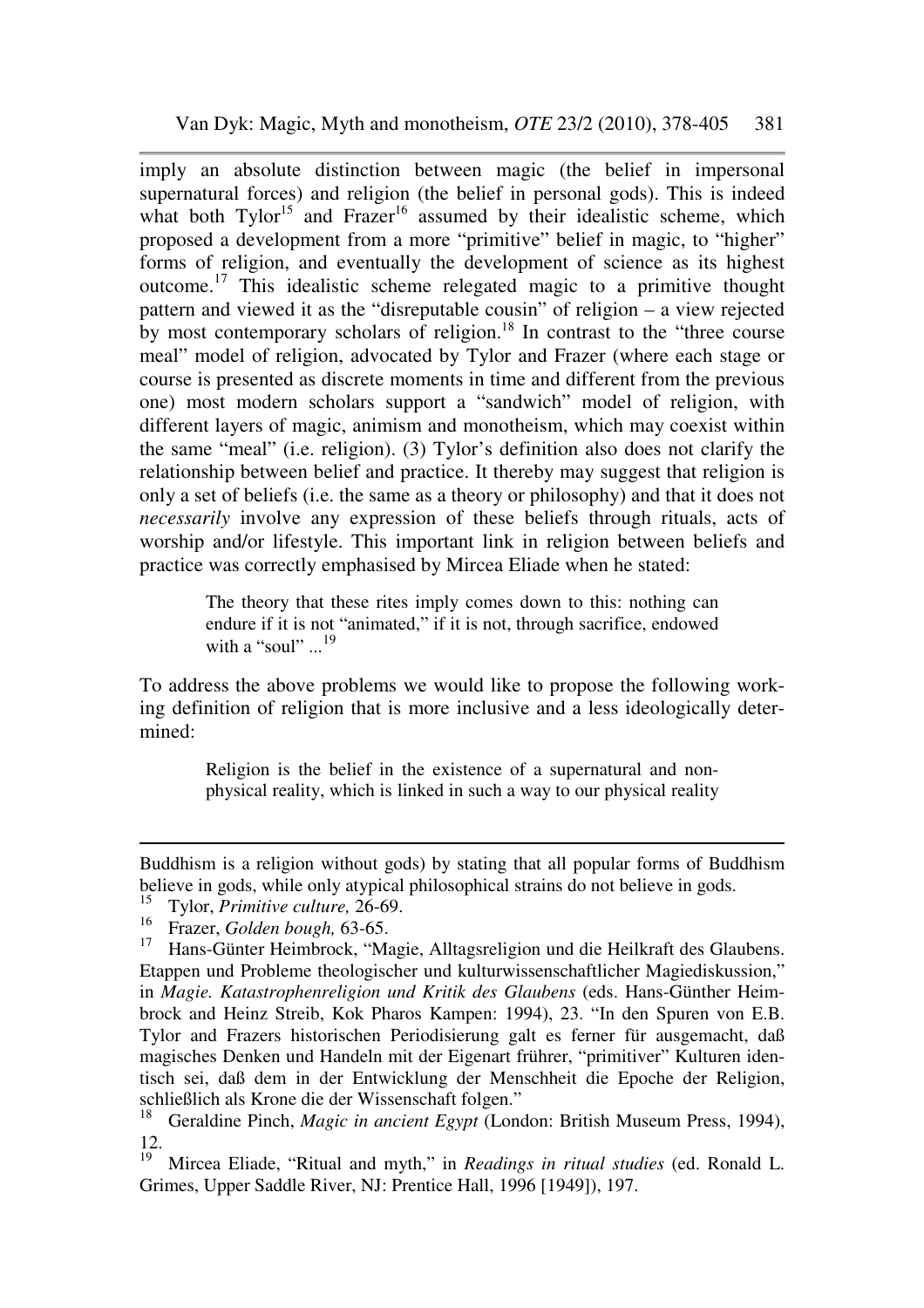that it can influence or exert power on it. Religion is different from philosophy in that it demands expression through various acts of worship and ritual, which are perceived as ways of influencing the supernatural  $.20$ 

Our definition of religion deliberately includes both the belief in magic (and all other beliefs in impersonal supernatural forces) as well as the belief in spirits and personal gods. It does not assume that all religions focuses on an afterlife, but only that non-physical or supernatural forces may influence, or are linked to our natural life.

It should further be emphasised that the clear distinction between natural and supernatural forces or powers, although necessary for defining religion, is largely a modern (post-Enlightenment) one. Such a distinction depends on the clear demarcation of what constitutes natural forces, which only became possible once science was developed in modern times.<sup>21</sup> One should therefore not expect any clear distinction between supernatural versus natural forces in ancient or pre-scientific thought, because the exact limits of natural forces and how they functioned, were not yet known.<sup>22</sup>

At the most, one could assume that some kind of distinction between ordinary and extraordinary events was made by pre-scientific communities. Although both ordinary and extraordinary effects could be attributed to the supernatural, the extraordinary were much more commonly linked to the supernatural than the ordinary. For example, both ordinary meteorological events (e.g. seasonal rains) and an extraordinary storm, changing the course of a critical

<sup>20</sup> The definition includes the problematic terms "supernatural" and "non-physical." Cf. Guthrie, "Religion: What is it?" 413-415, prefers the term "humanlike but nonhuman" to refer to supernatural agents. The term "supernatural" is, however, preferred, because the term "humanlike, but non-human" is really so vague that it can include a statue of a human! The term "non-physical" should also be preferred to the term "immaterial" because a physical phenomenon such as energy is also immaterial. Also see Guthrie, "Opportunity, challenge and religion," 61.<br><sup>21</sup> It should of course be recognised that although the sc

It should of course be recognised that although the scientific method was only developed during the Renaissance, many major steps towards a rational and empirical approach were already taken by the philosophers of classical Greece. It should therefore not be surprising that the first attempts to distinguish between natural and supernatural causes and the insistence that history and nature should primarily be understood and described in terms of these natural causes, came from the Ancient Greeks. In this they differed not only from the traditional cosmology of Ancient Greece (e.g. as reflected by Homer), but also from those of the Ancient Near East and the entire ancient world.<br> $^{22}$  It should the

It should therefore NOT be surprising that many non-Western cultures (e.g. Japanese or traditional communities) do not have a term for religion. Cf. Guthrie, "Opportunity, challenge and religion,"60.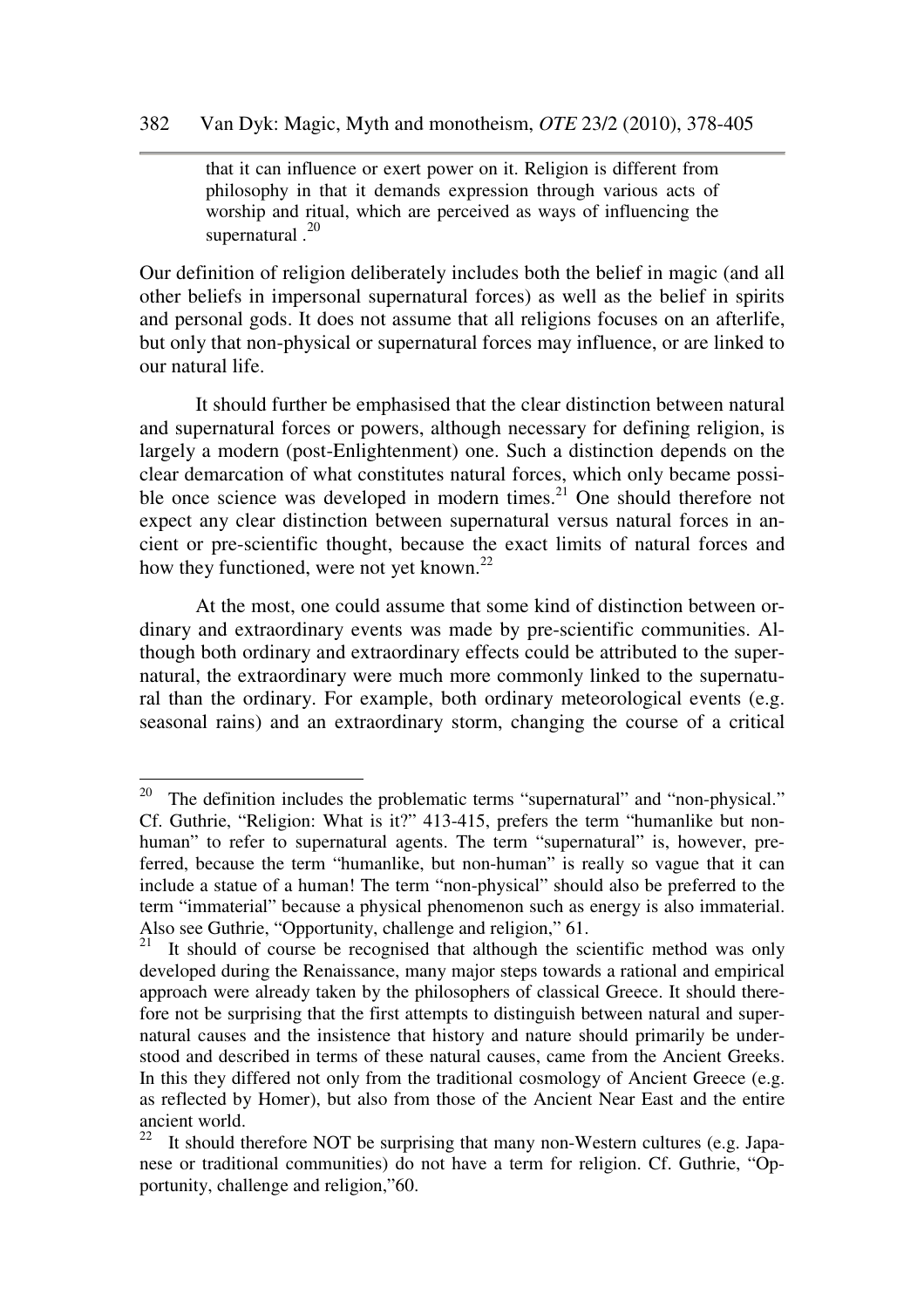Van Dyk: Magic, Myth and monotheism, *OTE* 23/2 (2010), 378-405 383

battle, could be attributed to the gods. However, *extraordinary* effects would be much more spectacular and hence would be more readily attributed to the direct intervention of the gods. In a sense, one could say that *ordinary* cosmic events were perceived as being on "autopilot," whilst *extraordinary* events (miracles or magical events) were seen as being caused by the direct influence of the supernatural.

Given the above working definition for religion, it is now possible to explore the way religion and cosmology (worldview) may relate and define each other.

### **C DEFINING COSMOLOGY**

The term "cosmology" is sometimes used to refer to the physical universe only. For our purpose a more useful definition is the following:

> Cosmology is the branch of philosophy dealing with the origin and general structure of the universe, with its parts, elements, and laws, and especially with such of its characteristics as space, time, *causality*, and freedom (emphasis mine -  $P JvD$ ).<sup>23</sup>

Although this definition specifically links the term cosmology to a branch of philosophy, one can also see it in more general terms as a worldview (or overarching perspective) from which a person or group interprets the workings (mechanics) of the universe. Although the assumptions of a cosmology are perceived as true (by those who believe in it) these assumptions may in fact be true, partially true or entirely false.

While exploring various cosmologies we will focus primarily on the way these cosmologies suggested that the universe was structured and how it functioned (i.e. the mechanics or causality within the universe). As can be appreciated, a cosmology may be entirely secular (i.e. without any supernatural assumptions), such as the current scientific "big bang" cosmology,  $24$  or it may be closely linked to religious assumptions – as was the case with most pre-Enlightenment cosmologies (with the exception of some classical Greek philosophers).<sup>25</sup>

<sup>23</sup> Anonymous. "Cosmology," n.p. Dictionary.com [cited 17 May 2010]. Online: http://dictionary.reference.com/browse/cosmology.

<sup>24</sup> Cf. Stephen W. Hawking, *A brief history of time. From the big bang to black holes* (Toronto: Bantam, 1988).<br><sup>25</sup> Strato of Lampsacus (who b

Strato of Lampsacus (who became the third director of the Lyceum after Aristotle in 287 B.C.) is sometimes regarded as the first atheist (although some say it was Diagoras of Melos, 5th century B.C.). According to Jonathan I. Israel, *Enlightenment contested: Philosophy, modernity, and the emancipation of man, 1670-1752* (Oxford: Oxford University Press, 2006) this is probably an overstatement, although Strato, in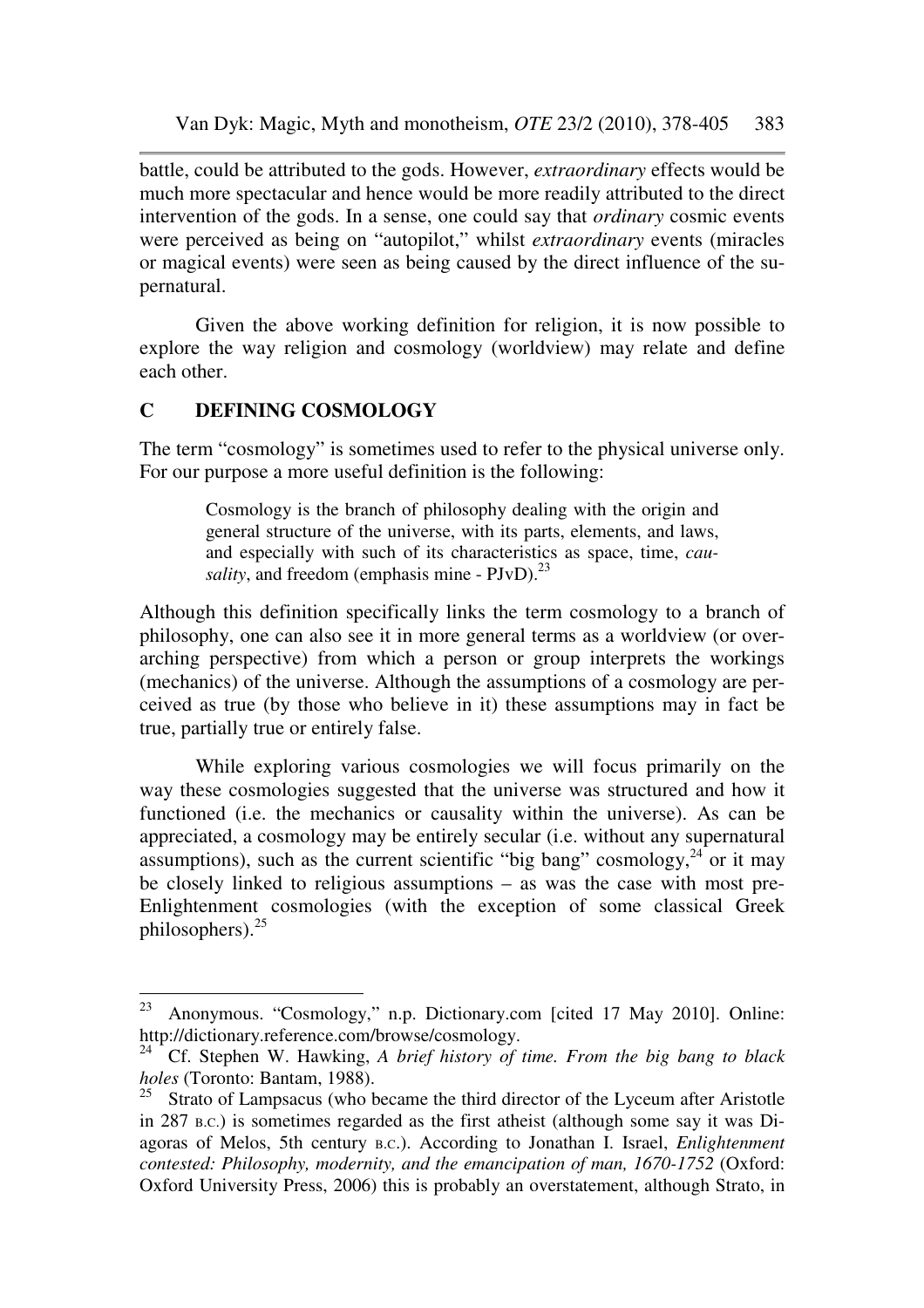Although a progression from more simple to more complex cosmologies is recognisable, it should not be assumed that these cosmologies neatly replaced each other or are mutually exclusive. Cosmologies may overlap or may be layered. The reasons for saying this are, threefold:

> Two (or more) cosmologies may exist simultaneously within the same society or era. For example, in classical Greece some philosophers may have believed in a different, more secular cosmology in contrast to that of most of the population.<sup>26</sup>

> An idealistic philosophy of history, where belief systems (cosmologies) neatly follow on each other, is often problematic, and more in the mind of the scholar than supported by the facts. History is much more complex than this, as is illustrated, for example, by the rise and fall in the popularity of the belief in magic. $27$

> Cosmologies were not always rational or consistent – in contrast to the demands of a modern scientific cosmology. What we (as modern readers) would assume to be mutually exclusive categories of belief, would often be explained in religion in non-rational terms and may exist simultaneously within the same cosmology. For example, the co-existence of beliefs in impersonal and personal supernatural forces may seem illogic to us, but in Egyptian religion these beliefs happily coexisted. $^{28}$

the Aristotelian vein, tried to explain nature only in terms of natural causes. In a sense, one could view many of the works of the classical Greek philosophers as an increasing secularisation of the cosmos.

 $\frac{26}{10}$  It is also well recognised that magic persists even in so-called higher religions and modern scientific societies. Cf. Heimbrock, *Magic*, 8.<br><sup>27</sup> Rather than being secular 1.

Rather than being replaced by religion, the belief in magic goes through cycles of popularity: It experienced a decline in popularity among the educated classes of classical Greece. During the Middle Ages the belief in magic was extremely common in Western Europe. (One just has to considered the many witches who were burnt during this period for practicing black magic and look at the many magical features adorning Medieval cathedrals for the purpose of warding off evil, to appreciate this fact.) Also see Heimbrock, *Magic*, 20. During the Enlightenment the belief in magic again became extremely unpopular with such beliefs being termed superstitious nonsense. Currently a renewed interest, and in some cases, a belief in magic has become evident as suggested by the popularity of the Lord of the Rings and the Harry Potter books. See D. Pezzoli-Olgiatti, "From mageia to magic: Envisaging a problematic concept in the study of religion," in *A kind of magic* (eds. Michael Labahn and Bert Jan L. Peerbolte, London: T & T Clark, 2007), 3, and the success of neo-paganist books such as those by Paulo Coelho (e.g. Paulo Coelho, *Brida*, [London: Harper Collins, 2008]). <sup>28</sup> Pinch, *Magic in ancient Egypt*.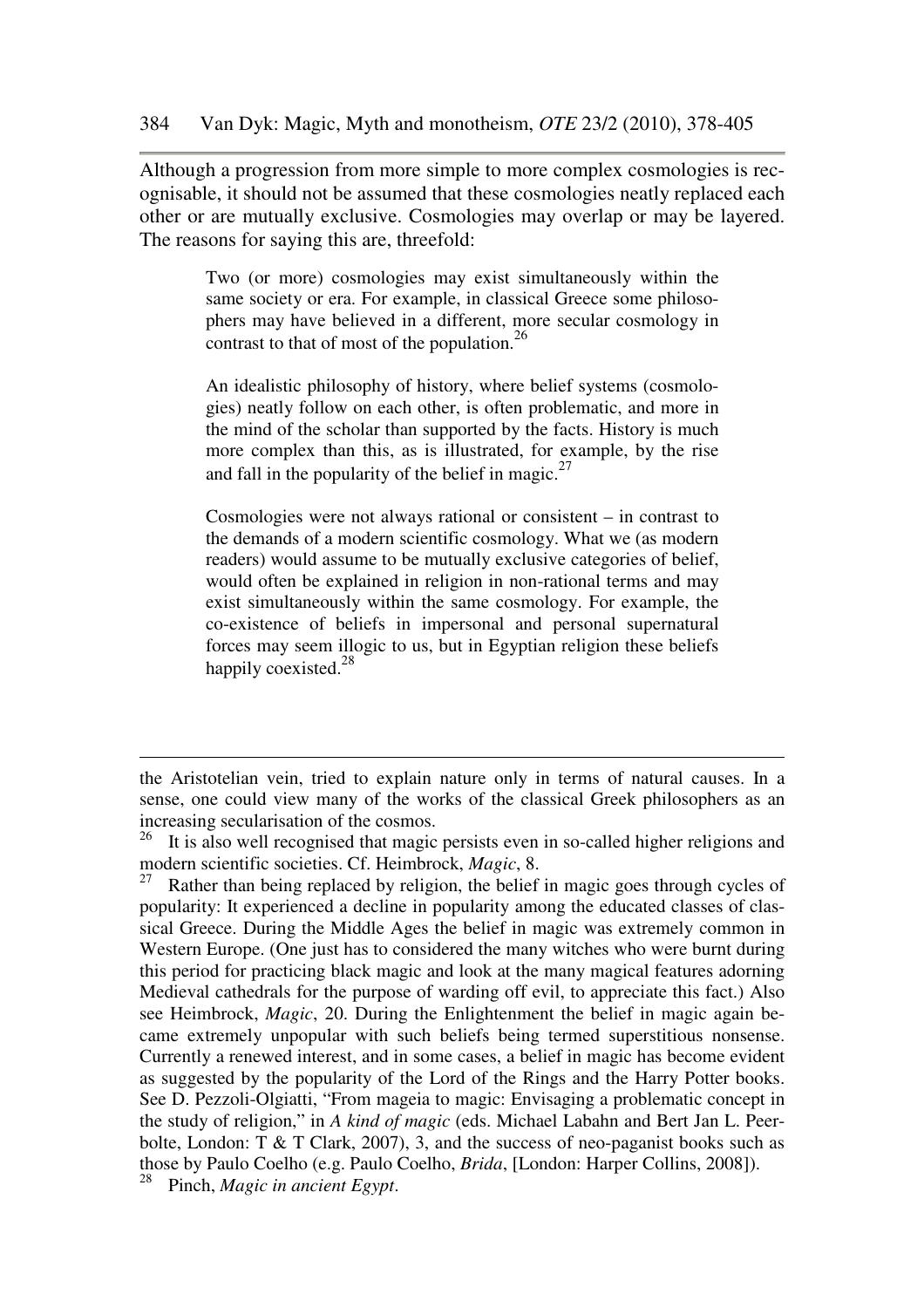### **D READING GENESIS 30:37-39**

To illustrate how different cosmologies may impact on our interpretation of a specific biblical text, Genesis  $30:37-39$  will be used as an example.<sup>29</sup> The reason why this passage was chosen is because it is sufficiently vague about its underlying cosmological assumptions – probably because the author assumed that these would be well-known and shared by his first readers.<sup>30</sup>

In Genesis 30 we read about the curious incident where Jacob somehow manipulates the colouring of the offspring from Laban's flocks. In Genesis 30:31-32 Jacob agrees with Laban (his father-in-law) that he would work for him, if Laban gives him all the streaked or speckled or spotted offspring of his flocks. In the quoted verses below, he then ensures that he would get more than his random share by resorting to some strange measures:

> **<sup>37</sup>** Jacob, however, took fresh-cut branches from poplar, almond and plane trees and made white stripes on them by peeling the bark and exposing the white inner wood of the branches. **<sup>38</sup>** Then he placed the peeled branches in all the watering troughs, so that they would be directly in front of the flocks when they came to drink. When the flocks were in heat and came to drink, **<sup>39</sup>** they mated in front of the branches. And they bore young that were streaked or speckled or spotted. (NIV)

Although there may be differences in the interpretation of some of its lesser details, chapter 30 makes it clear that:

- Jacob peeled branches (rods) in such a way that they would have streaked or speckled or spotted patterns on them.
- He then placed these rods in front of the flocks and in the watering troughs, so that they would come into close proximity to them when coming to drink and mate.
- In some unexplained way the streaked or speckled or spotted branches caused offspring with *similar* looking patterns.

 $29\,$ It should be stressed that it is beyond the purpose of this article to offer detailed exegesis of Genesis 30:37-39. The text is merely used as an example to illustrate how cosmology may impact on interpretation and not to offer a final interpretation of the text.

<sup>30</sup> Cf. John Miles Foley, "Word-power, performance, and tradition," American Journal of Folklore 105 (1992): 275-301. Foley extended the oral-formulaic theory of Parry and Lord to include the aspect of assumed knowledge in traditional folklore and the task of the audience to "complete" pregnant words and ideas.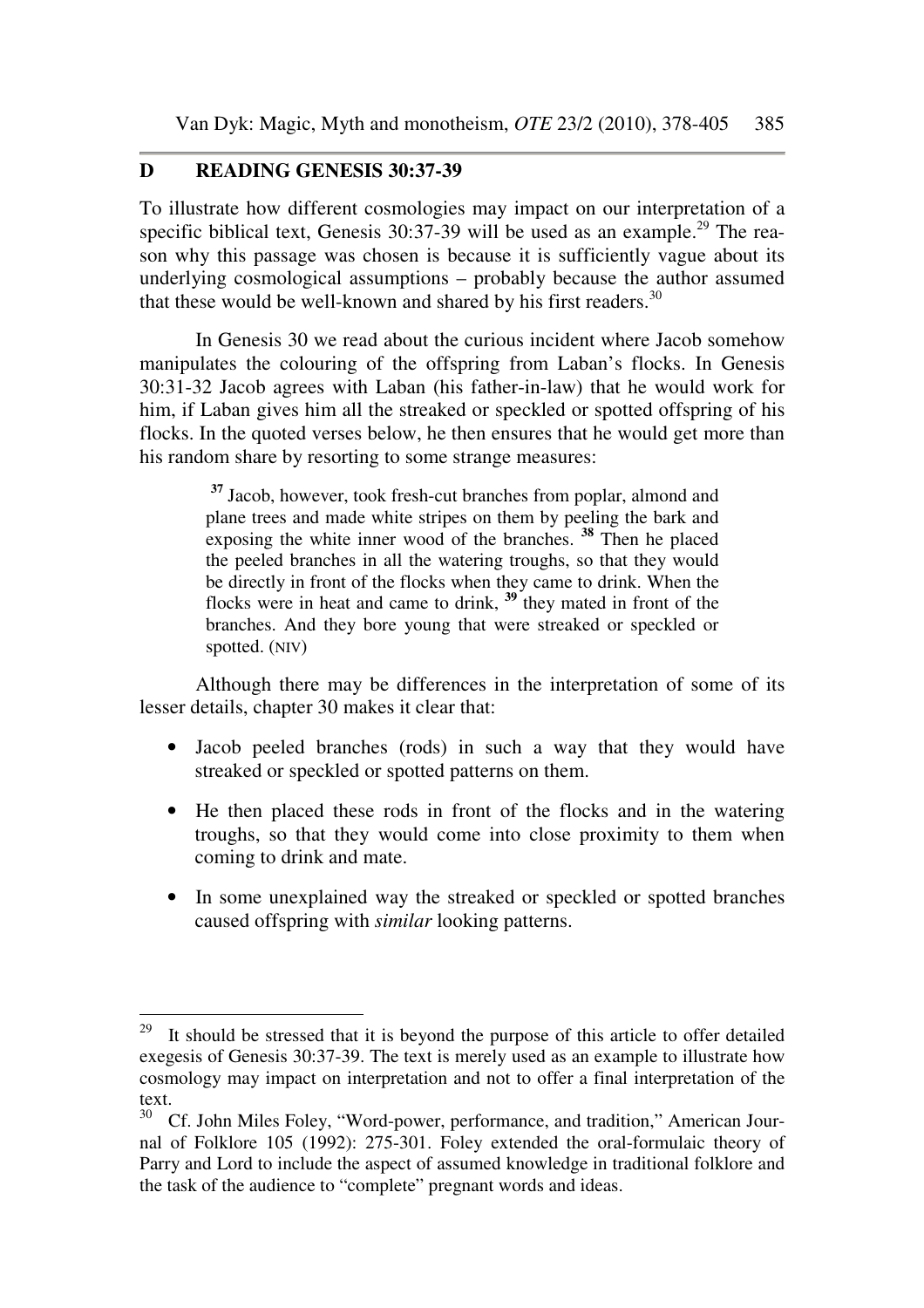386 Van Dyk: Magic, Myth and monotheism, *OTE* 23/2 (2010), 378-405

The text does not mention any kind of intervention by God, or explain exactly how the peeled rods may have caused such *extraordinary* results. This leaves the readers to construct the meaning of the text by using the assumed cosmology and its associated system of causes and effects. Depending on how we construct this assumed cosmology, one may interpret the text in totally different ways, as will be illustrated in the next part where various cosmologies and their preconceptions regarding the mechanisms of the universe, will be explored with reference to the Genesis 30 text.

#### **E A MAGICAL COSMOLOGY**

A magical $31$  cosmology assumes that impersonal supernatural forces could influence natural outcomes, or may be manipulated to cause such magical effects. Although we wish to distinguish between a magical and a magico-mythical cosmology (see next point), it should be emphasised that one cannot be sure if the belief in impersonal supernatural forces ever existed independently in history, without the concurrent belief in spirits (i.e. personal supernatural forces). $32$ 

However, for the purpose of clarity we will deal with the belief in magic as a separate cosmology, without wishing to imply *necessarily* that it ever existed as a separate belief system during the history of humankind. Our distinction between different cosmologies further does not wish to advocate a clear and precise separation between mutually exclusive categories, but rather propose overlapping, multilayered cosmologies with fuzzy borders between them. $33$ 

<sup>31</sup> The terms "magic" and "magical" are here used in the technical sense of referring to supernatural forces or powers, and not in the popular secular sense of referring to something extraordinary, delightful, or creative.

<sup>32</sup> Although Frazer, *Golden Bough*, 63-64, assumes that magic existed independently and before animism (i.e. the belief in spiritual beings), he nonetheless acknowledges that the two beliefs sometimes co-exist in extraordinary circumstances: "In some cases of magic … the operation of spirits is assumed, and … an attempt is made to win their favour by prayer and sacrifice. But these cases are on the whole exceptional; they exhibit magic tinged and alloyed with religion. Wherever sympathetic magic occurs in its unadulterated form, it assumes that in nature one event follows another necessarily and invariably without the intervention of any spiritual or personal agency. Thus its fundamental conception is identical with that of modern science …" However, this view of Frazer depends on an idealistic framework where ideal and "pure" beliefs existed independently from one another. This idealistic scheme is rejected by most contemporary scholars of religion, who recognise that mixed forms of magic and religion exist much more commonly than recognised by Frazer and earlier scholars. <sup>33</sup> Cf. Van Dyk, "Fuzzy interpretation," 163-182.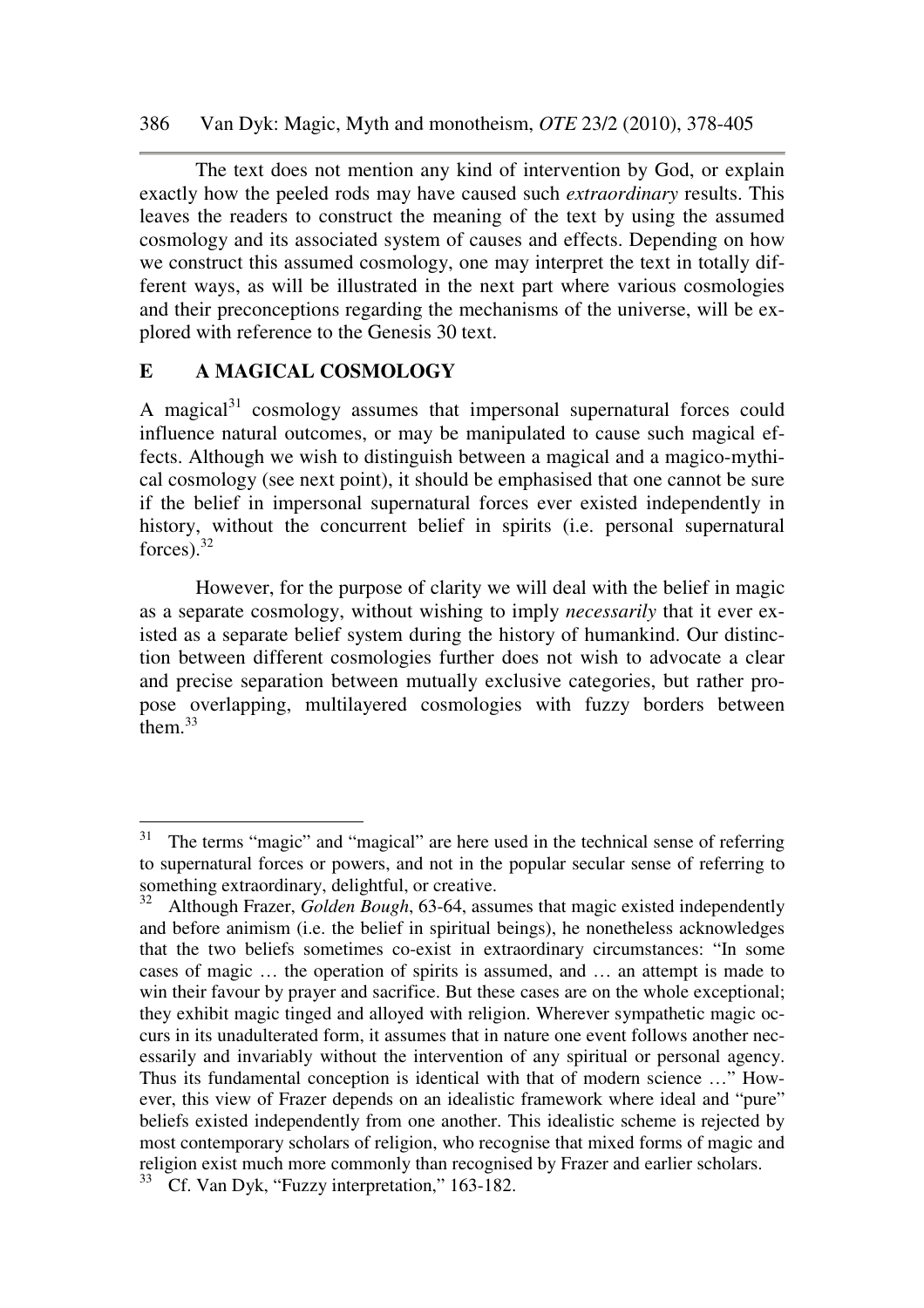### **1 How magic works**

In a magical cosmology it is assumed that the mechanics of the universe inter alia operate according to the logic of sympathetic magic, which recognises two processes by which objects or causes and effects can be linked:

- Through a process of *similarity* or *homeopathy* things that look similar are linked, because it is assumed that causes and effects resemble each other. For example, an image (imitating a god) has the magical effect of bringing the god into the immediate and real presence of the person, who is worshipping in front of it. The image itself is therefore regarded as sacred, because of its magical linkage with the real god. $34$
- Through a process of *contagion* objects can become magically linked to the supernatural or be endowed with such powers. For example, in voodoo magic a doll is constructed, containing hairs, nail clippings or a piece of clothing from an adversary. In this way the doll is "infected" with the "soul" or "spirit" of the adversary and thereby becomes magically linked to that person. The adversary can then be hurt (or even be killed) by hurting the voodoo doll (e.g. by sticking a pin through the heart of the doll). Another example of the law of contagion is when a god reveals itself at a specific place (e.g. temple, forest, town), or through an object (e.g. a stone). It is then assumed that this link somehow becomes permanent.<sup>35</sup>

Homeopathic and contagious magic often act simultaneously, for example, in the case where an image of the god also becomes the place where the god reveals him/herself, thus involving both the principles of similarity and contagion.

The above processes, causing the magical linkage of objects with supernatural powers, further assume that such impersonal forces do not mysteriously and suddenly cause extraordinary effects, but that a physical *instrument* acts as an intermediary in the magical process. That is, magical forces (or non-physical powers) act through physical means to ensure a magical effect or result. These physical instruments of magic can be objects (e.g. rods/wands, amulets, stones, trees, images, etc.), medicine/herbs,<sup>36</sup> rituals, words (e.g. a spell, curse or bles-

<sup>34</sup> Cf. Frazer, *Golden Bough*, 14-49, for a detailed discussion of the logic of homeopathic magic and the maxim that like produces like. Also see Peet J. Van Dyk, "Mythical linkage and mythical frameworks," *OTE* 18/1 (2005): 863-878, for a general discussion of magical (or mythical) linkage.

<sup>35</sup> Cf. Frazer, *Golden Bough*, 49-59.

<sup>&</sup>lt;sup>36</sup> It is a mistaken modern assumption to attribute mere natural and chemical properties to traditional herbs. Within a magical cosmology the effectiveness of herbs are always in the first place linked to their magical effects, rather than their natural ef-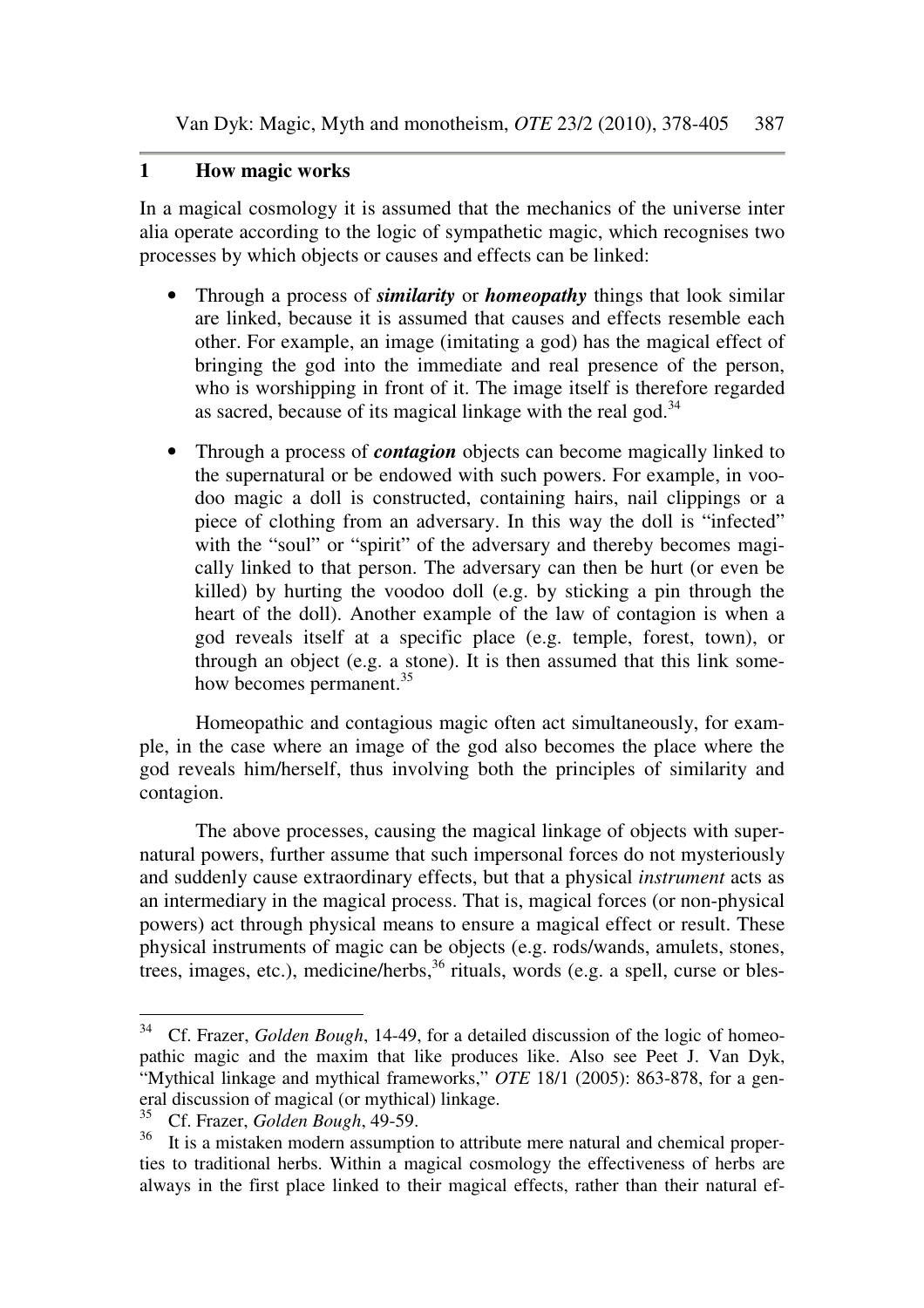sing), or a sacred place (e.g. a temple or forest). Instruments of magic are not seen as optional, but are always *obligatory* in effecting a magical result. It is the instrument of magic (e.g. a magical wand) which is perceived as the direct cause of the magical effect. Without the instrument (endowed with magical powers) there will be no magical effect.<sup>37</sup> For example, it would not be sufficient for a person to merely wish or ask the waters of the sea to part, he will have to use some kind of magical instrument (e.g. a rod, a magical spell – which is different from merely asking – and/or perform a ritual), before the waters would open before him.<sup>38</sup> Instruments of magic are usually regarded as *sacred*, because their magical powers separate them from the ordinary or profane and link them to the supernatural or divine.<sup>39</sup>

Associated with the obligatory nature of magical instruments is the imperative of precision: Magic is an art of *absolute precision*. Precise knowledge and performance are required, or the magic will not be effective. A ritual needs to be performed according to a prescribed norm; a spell must be uttered in exactly the right way, with the precise words and the correct order of words.<sup>40</sup>

Access to instruments of magic and knowledge of how to manipulate them were usually restricted by societies in various ways (e.g. through secrecy) to avoid misuse of them. Although some forms of common magic require only a rudimentary knowledge of magical practices, powerful magic can only be performed by an "official" with special knowledge (wisdom) and power. This special functionary is usually either an extraordinary person (e.g. one of the founding ancestors of a nation), or in the case of a more organised cult will belong to a professional class (e.g. be a professional magician, shaman or priest). As such, the functionary would have special knowledge (often regarded as secret and/or sacred) and special powers and would know how to perform

fects. Cf. David Hammond-Tooke, *Rituals and medicines: Indigenous Healing in South Africa* (Johannesburg: A.D. Donker, 1989).

This is analogous to how natural causes and effects are perceived: If the natural physical cause is absent, there will also be no natural effect. For example, a stone will not fly through the air if it was not actually thrown by an arm (the natural instrument or cause).

 $38\text{ }^\circ$  Cf. Exodus 14 where Aaron used his rod as a magical instrument to part the waters of the Sea of Reeds.

<sup>39</sup> Cf. Mircea Eliade, *Das Heilige und das Profane* (Hamburg: Rowohlt Hamburg, 1957).

The imperative of precision explains why archaic words often persist in spells. Magic demands that the correct word be used. An unknown word cannot merely be exchanged with a more common one. For the same reason magic can only be accomplished by using the correct name of a person (e.g. when cursing him or her). Similarly, the help of a god can only be invoked if its correct personal name is known and used.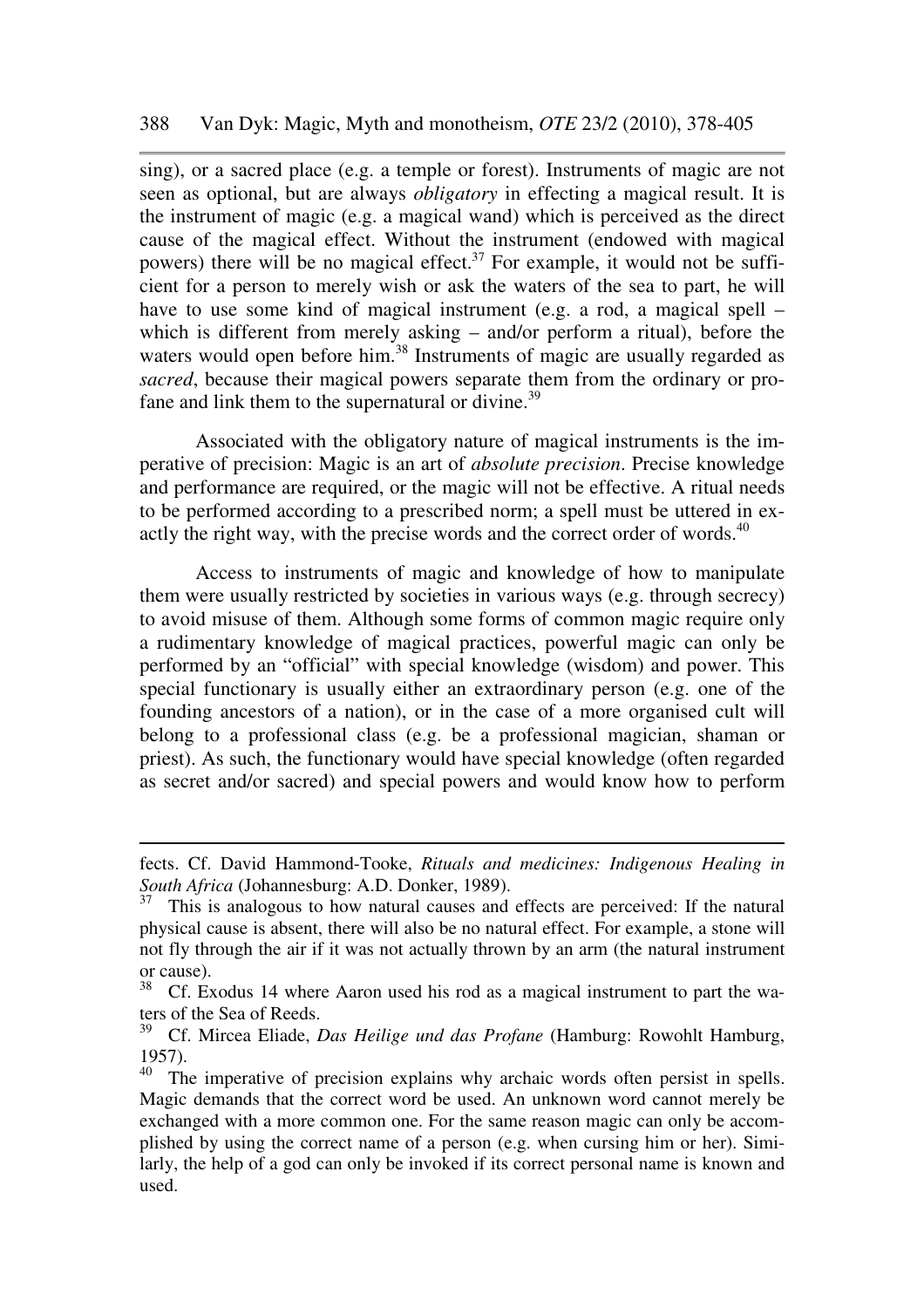Van Dyk: Magic, Myth and monotheism, *OTE* 23/2 (2010), 378-405 389

certain purifying rituals to protect him or her against the dangerous powers of magic.

In conclusion one should stress the point that magical causes and effects were seen as just as *real* as any physical cause and effect. Magical objects, words or rituals are therefore definitely not symbolic in nature. Contrary to the modern symbolic interpretation of magic, attributing symbolic effects mostly to the placebo or psychological effects, the ancients and members of many traditional societies regard magical effects as real and firmly believe in the powerful and real results that could be achieved by invoking magic. The real (rather than symbolic) nature of magic is inter alia illustrated by the fact that ancient and traditional people fear black magic and think that they could *physically* be hurt by the effects of spells, curses or the evil eye. Magical objects, words and rituals should therefore be sharply contrasted with mere symbolic interpretations.<sup>41</sup>

Magical cause and effects are not only real, but as implied, they are also immediate, independent and automatic, that is, without the interference or influence of personal supernatural beings. In this sense they are perceived as similar to natural causes and effects.<sup>42</sup> Being perceived as immediate and automatic in their effects, magical forces could be termed impersonal rather than personal, although this distinction would not have been made in any precise or consistent way in pre-scientific cultures.

From the above discussion we can extract the following *criteria* for identifying magical assumptions within an ancient text, such as the Old Testament:

- Certain linkage processes, in accordance with the logic of *sympathetic magic* (homeopathy and/or contagion) are described in the text.
- *Instruments* of magic are being used, implying that they are *obligatory* in causing the desired effect.
- The imperative of *precision*. That is, a specific object, words or rituals are being used to cause a result.
- Special *functionaries* perform the magic.
- Magic causes *real* (physical and observable) effects.

<sup>41</sup> Symbolic acts or ceremonies are never regarded as real. The differences between magical and symbolic interpretation deserve a thorough and separate exploration.

 $42$  The fact that magical causes and effects as well as natural causes and effects were perceived by the ancients and pre-scientific communities as real, impersonal and hence automatic, is a further indication that no clear-cut distinction between them could be made prior to the development of the scientific method.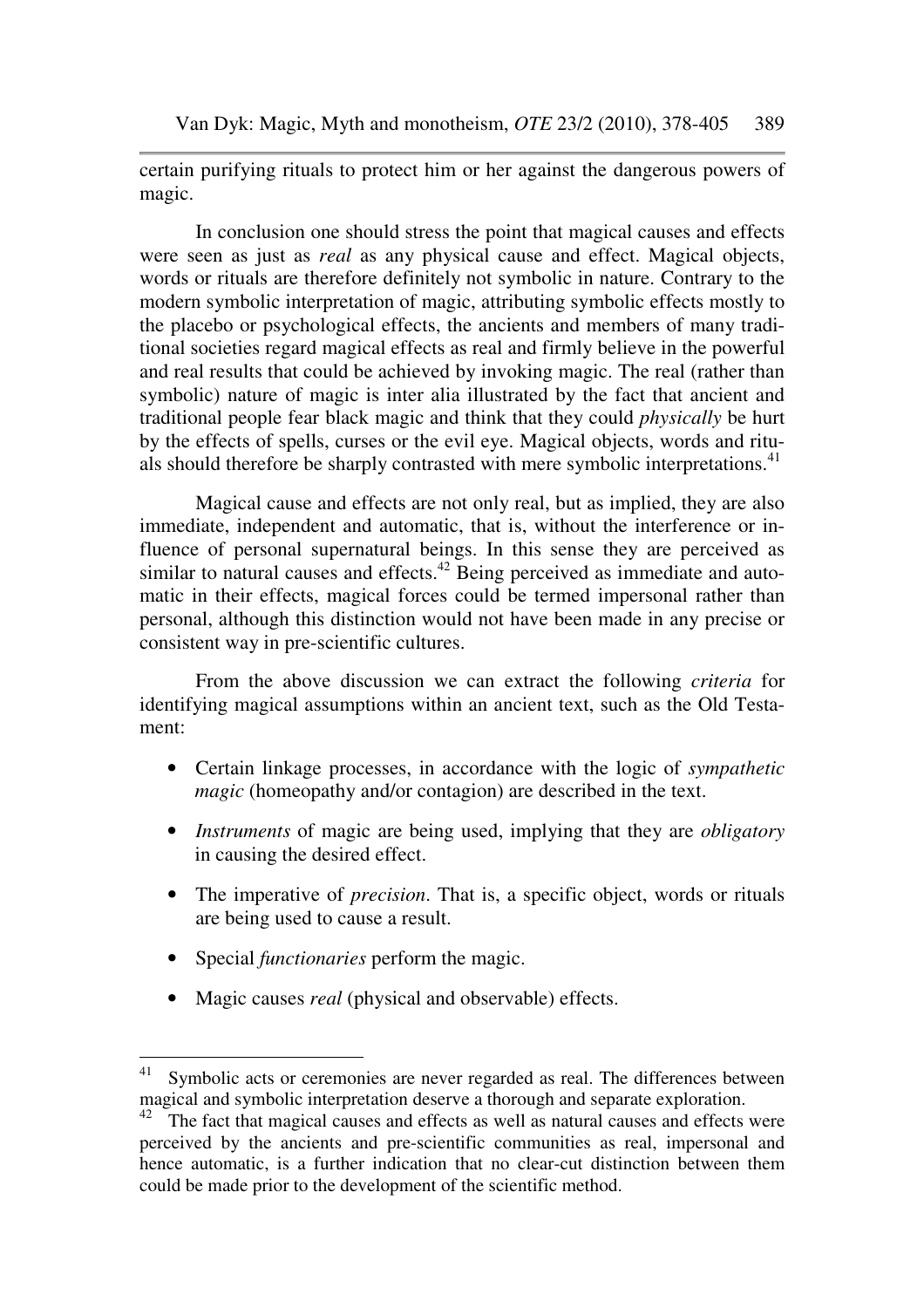• Magical forces are *automatic* and impersonal (i.e. without the intercession of God).

# **2 Reading Genesis 30 within a magical cosmology**

When Genesis 30:37-39 is interpreted according to the assumptions of a magical cosmology, one would come to the following conclusions:

- The rods, used by Jacob, are typical of magical instruments, deliberately constructed according to the law of similarity. Jacob established a magical link between the peeled rods (instruments of magic) and the offspring of the flocks, by using homeopathy: The fact that the flocks mated in the vicinity of the peeled rods, produced the magical effect of causing the lambs also to be born with stripes, speckles and spots.
- Instruments of magic were used: Jacob used magical rods to achieve extraordinary results. The obligatory nature of these instruments of magic is implied by the fact that Jacob did not merely ask some supernatural power to cause the desired effect, but had to construct special instruments that he could use to cause the effect.
- Precision in the way the rods were used, is implied by the fact that Jacob had to put these rods in front of the flocks, and even within the drinking troughs. Merely peeling the rods would not suffice, he also had to put them in a specific location for them to have an effect.
- Although Jacob was not an official cult functionary, he held a special position as one of the founding fathers of the Israelites, living in a time before the cult was formally organised. He was therefore (like Abraham and Isaac) regarded as a special case and could assume the duties of a priest by offering sacrifices and by performing other sacred rites.<sup>43</sup>
- The act of placing the rods in front of the flocks had a *real* physical effect, as would be the case if it was caused by natural causes. The effects were not imaginary or caused by a placebo effect.
- In the context of Genesis 30, no mention is made of God or of any other personal force causing the birth of more streaked or speckled or spotted offspring. The effect was immediate and apparently independent from the influence of God. To therefore interpret the incident as God causing the miraculous effect, may be congruent with the larger context of the Old Testament (see later), but is not supported by the immediate context of the text. This may suggest a belief in magic and the effect impersonal forces may have within the cosmos.

 $\overline{a}$ Cf. Genesis 31:54: 46:1-4.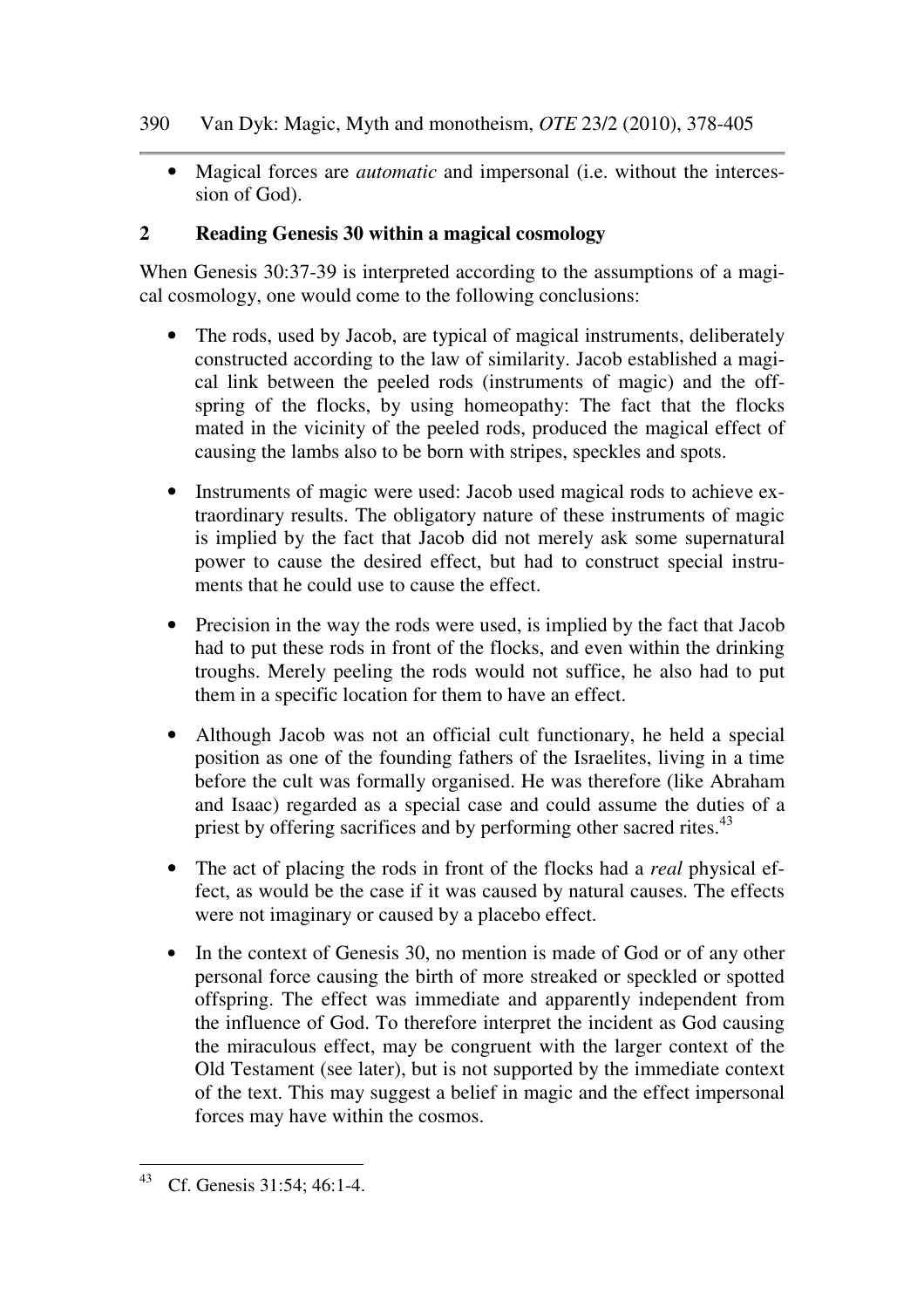# **F A MAGICO-MYTHICAL COSMOLOGY**

As suggested by the name, a magico-mythical cosmology is more complex than a magical one in that it adds an *animistic* (i.e. mythical) layer to the existing magical one. The term "animism" was popularised by Tylor and refers to the belief in personal supernatural beings (spirits or gods).<sup>44</sup> Because myths have often been closely linked by scholars to a belief in personal gods (polytheism), we will use the terms "mythical" and "animistic" as more or less interchangeable. $45$ 

Although this definition of myths is totally inadequate, because it incorrectly restricts myths to polytheistic religions,<sup>46</sup> such a view is nonetheless correct in pointing to the fact that the gods (i.e. personal supernatural forces) always played an important role in most myths. For example, the great mythologies of Greece (i.e. Homer) and those of the Ancient Near East (e.g. the Babylonian *Enuma elish*) are largely about the doings of the gods and how they constantly interfered with the mechanics of the universe. Myths thereby serve the function of affirming the details and explaining the mechanics assumed by a magico-mythical cosmology. Myths do this by answering questions such as: who is the most powerful god in the pantheon and how did this come about? Which forces are operating in the cosmos and how are they ordered (structured) to ensure that chaos is avoided? How do the gods ensure fertility?

### **1 Relationship between magical and animistic forces**

Within a magico-mythical/animistic cosmology (or mythology) impersonal automatic forces (both natural and supernatural) are either assumed or explicitly linked to the passive or active intervention of the gods. This view implies that the magical and animistic layers are not necessarily mutually exclusive (as assumed when posing them as two alternative systems), but that they can happily co-exist within the same cosmology.<sup>47</sup> This begs the question of how the relationship between impersonal and personal forces may have been seen

 $\overline{a}$ <sup>44</sup> Tylor, *Primitive culture*, 425; "I propose here, under the name of Animism, to investigate the deep-lying doctrine of Spiritual Beings, which embodies the very essence of Spiritualistic as opposed to Materialistic philosophy. Animism is not a new technical term, though now seldom used." In contrast to Tylor, 426 we will not restrict religion to the animistic layer, but view it as a broader concept, including both the magical and animistic layers and acknowledging that within a magico-mythical cosmology the two layers often (if not always) co-exist.<br> $^{45}$  Cf. Hermann Cu 1,1 C

<sup>45</sup> Cf. Hermann Gunkel, *Genesis.* 9. Auflage, (Göttingen: Vandenhoeck & Ruprecht, 1977), who defined myths as "Göttergeschichte".

<sup>&</sup>lt;sup>46</sup> Cf. Rogerson, *Myth in OT interpretation*, for a more complete discussion about various possible definitions of myths.

 $47$  One can rightly ask why one can assume the existence of impersonal natural forces, while categorically excluding the existence of impersonal supernatural forces?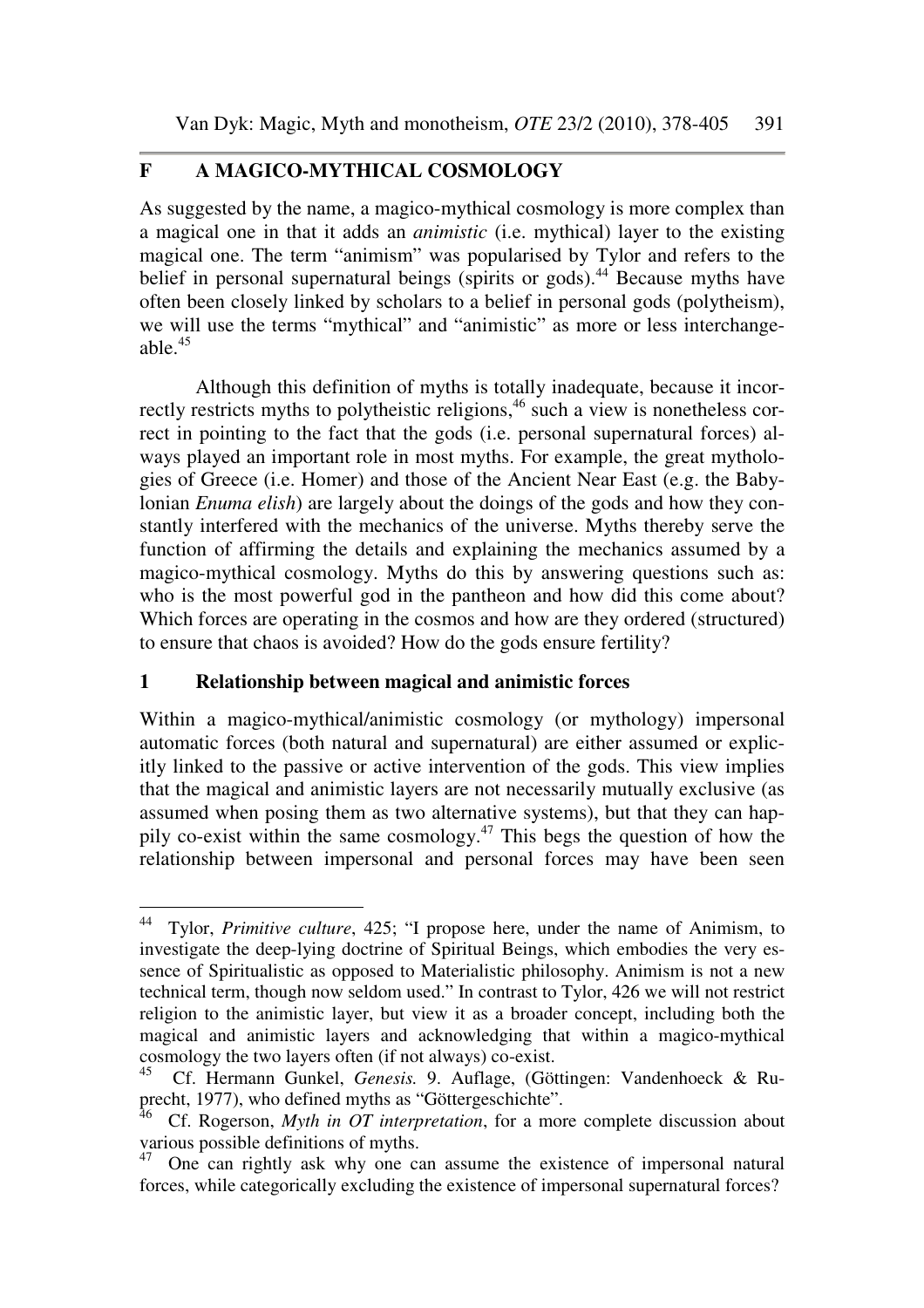within a magico-mythical cosmology. The following *three models* can be suggested:

- The *hands-on model* assumes that all impersonal forces (either natural or supernatural) are constantly supervised and facilitated by the gods. Nothing happens without the knowledge and intervention of the gods.<sup>48</sup> For example, if it rains, this fact is not perceived as an independent and natural meteorological process, but as being deliberately caused by the gods who opened the heavenly sluice gates. To what extent such a hands-on model can consistently be maintained in practice by believers may be a debatable point: Although it is easy to confess in *theory* that absolutely nothing happens without the intervention of the gods, it is much more difficult to consistently maintain in *practice* that even the smallest effect is caused by the supernatural.<sup>49</sup> The hands-on model is therefore probably more a theoretical than a practical model.
- The *auto-pilot* model assumes that magical (and natural) forces are semi-automatic in nature, but that these impersonal forces can at any time be short-circuited by the will of the gods. The universe is hence on a kind of autopilot system, but with the possibility that the system may be overruled at any stage by the gods, who can switch back to direct control, like a modern aircraft pilot who can overrule an autopilot system. In such a belief-system magical and natural forces would largely retain their automatic nature as in a magical cosmology, with only occasional direct interference from the gods.

In both the hands-on and the autopilot models the gods (or at least the main god) would probably be seen as not being susceptible to the automatic effects of magical forces, but as being above them. How can one override natural or supernatural forces if you are equally susceptible to them? If the gods are not susceptible to magic, it further implies that they do not need to use more pow-

 $\overline{a}$ <sup>48</sup> This implies that the borders between impersonal and personal forces become blurred in such a model.<br> $^{49}$  Although we would

Although we would like to think that religions and people would always be entirely logic and consistent, this is of course not the case. For example, although many people may theoretically confess a hands-on model, they often are practical supporters of the autopilot or even the atheistic model. How long such cognitive dissonance can be maintained within any religious system, probably depends on how convincingly the rational discrepancies can be explained away by invoking non-rational arguments, for example, that the cosmos and its mechanisms are ultimately a mystery. This resort to mystery has several religious advantages: 1) It preserves piety; 2) It counters the arrogance of rationalists; 3) It can to a large extent maintain a rationalistic philosophy, without becoming reductionist by assuming that rational logic can explain absolutely everything.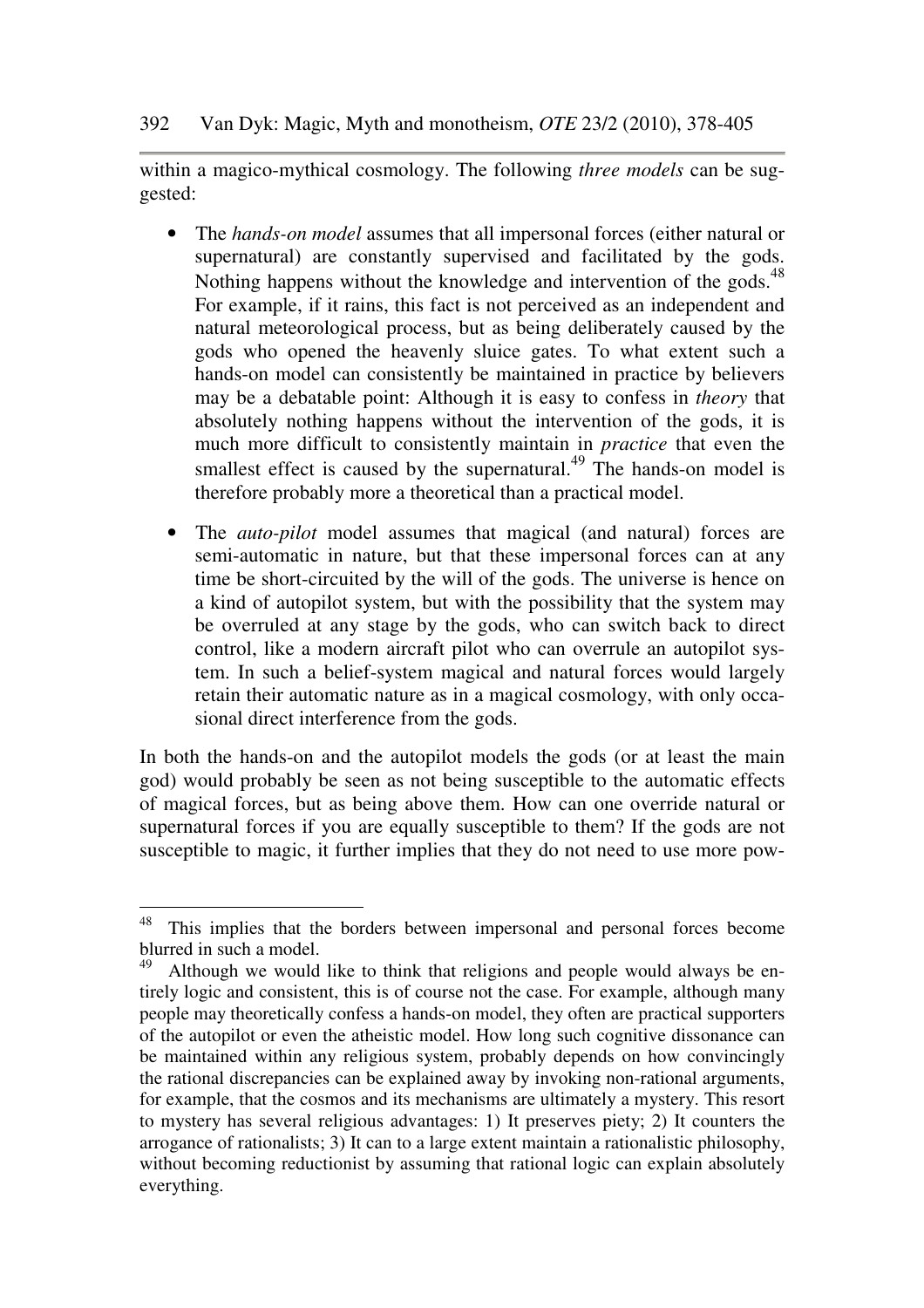erful magic to counter magic, because their own personal powers would be superior to any possible magical forces. It is important to realise that these two models are probably more compatible with a belief in an omnipotent and omniscient god – which was not the case in most polytheistic religions.<sup>50</sup>

- The *limited power* model assumes that impersonal magical forces are independent forces from the gods and may pre-date both the origin of the gods and the creation of the cosmos. This model is probably only consistent with polytheistic religions where even the upper god was not perceived as being entirely omnipotent and omniscient. The model therefore suggests the following:
	- In a limited power model it would be possible for one god to use magic against another god, and for another god to counter such magic by using more powerful magic. The gods are therefore susceptible to the impersonal forces of magic. That is, spells and rituals could be used against them, or could be used by believers to manipulate the gods, for example, by conducting a magical ritual or sacrifice. $51$

 $50\,$ The hands-on model would become more of a proposition when one reckons with one omnipotent and omniscient God as in a monotheistic cosmology (see later). The logical need for a consistent hands-on model is possible, but not absolutely necessary within polytheistic religions, where gods have limited power. To marry polytheism with omniscient/omnipotent gods would logically be difficult. In a pantheon, where power may shift (e.g. when Marduk became the main god in the Babylonian pantheon), no god could logically be omnipotent. When the main god in the pantheon is perceived as omnipotent and omniscient, no one of the other gods could realistically challenge the main god, or cause anything without him/her. If this was the case, the need for other gods, in addition to the head of the pantheon, would cease to exist. If it is accepted that the Ancients were not deficient in their reasoning abilities – versus Wilhelm Wundt, *Elemente der Völkerpsychologie. Grundlinien einer psychologischen Entwicklunggeschichte der Menschheit* (Leipzig: Kröner, 1912) – but merely lacked modern scientific knowledge, it would become problematic if not impossible to assume a belief in omnipotent and omniscient gods within polytheistic religions.<br><sup>51</sup> Many theories exist regarding the perceived effectiveness and perceiver of

Many theories exist regarding the perceived effectiveness and necessity of sacrifice. These vary from viewing sacrifices as ensuring the good will of the gods (by showing that you are willing to sacrifice something by giving a gift), or as subtle forms of persuasion, to providing necessities to the gods. However, none of these theories explain the absolute necessity of sacrifice. Why can the worshipper not only say from the bottom of his heart that he or she is sorry about a transgression and be forgiven by the deity? Why the added necessity of actually offering something? Even within Christianity, sacrifice was not entirely abandoned. Christ had to be sacrificed on the cross to ensure salvation (Hebrews 10:11-18). To what extent this necessity of sacrifice should be explained within a magical framework need more investigation.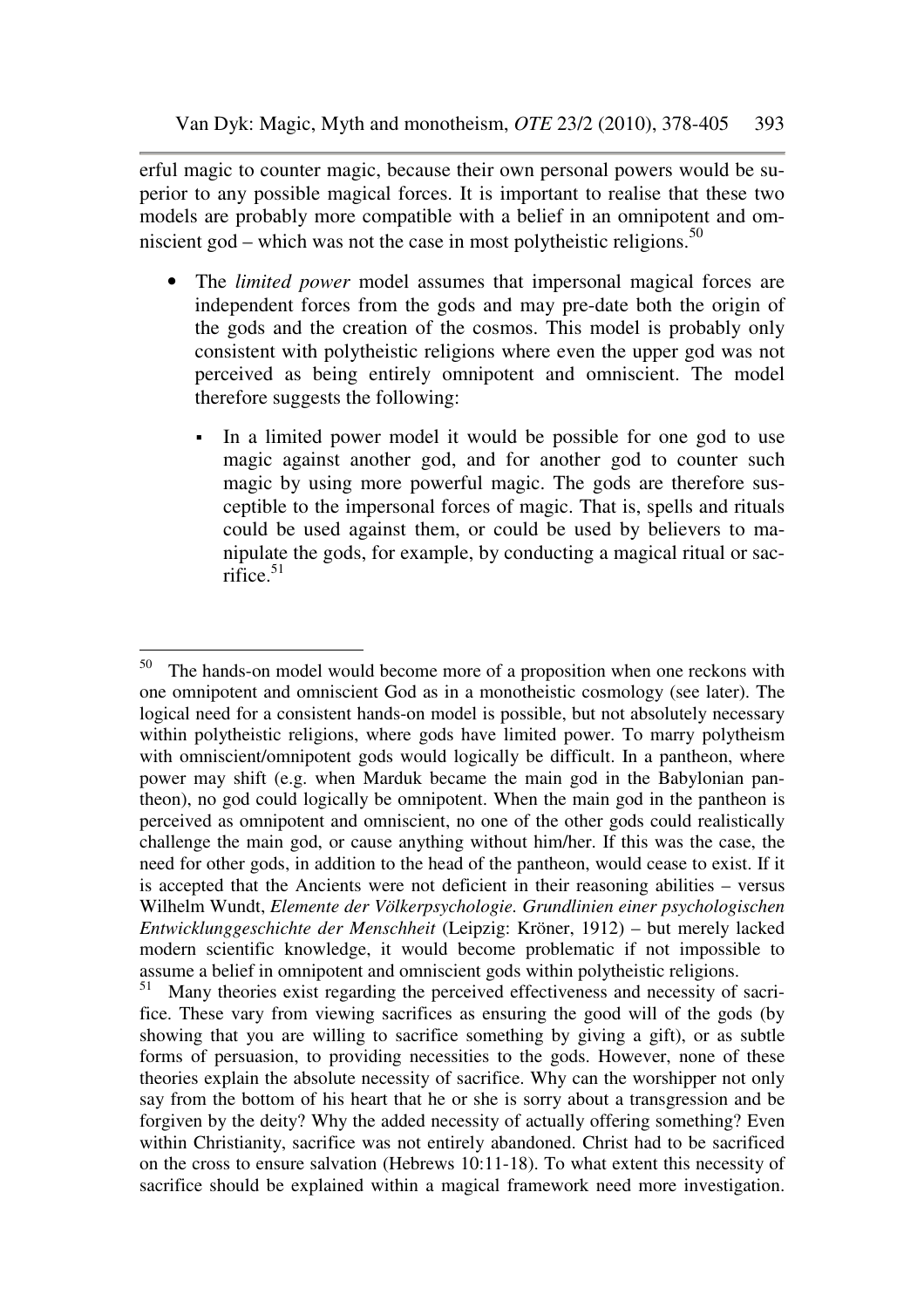- In such a belief-system the power and wisdom of the gods would primarily be perceived in terms of their access to, and superior knowledge of magic.
- Such a model would further allow for a shift in the power relations between the gods, for example, where a young "upstart" god takes over the power from the older head of the pantheon.

A quick overview of the mythology of the Ancient Near East shows that it is compatible with the magico-mythical cosmology and more specifically with the limited power model. This is suggested inter alia by the following:

- Babylonian, Canaanite and Egyptian religions all reckoned with a pantheon of gods, who were *not* perceived as omnipotent or omniscient.
- Shifts in power between the gods are well recorded in Ancient Near Eastern mythologies. For example, in Ugarit Baal replaced El as the most powerful god,<sup>52</sup> while in Babylon Marduk took over from Anu to become the new king of the gods *(Enuma elish, Tablets 4, lines 1-15)*<sup>53</sup> Similarly in Egyptian religion Osiris took over most of the power and functions from the father god  $\text{Re}^{54}$ 
	- Magic played a significant role in the mythologies of the Ancient Near East and the following examples illustrate the belief that the gods were seen as being susceptible to magic and that their ability to use magic was a key factor in assuming a position of power:
	- When Marduk requested the other gods to be recognised as the king of the Babylonian pantheon, he was first required by them to demonstrate his power by magically making a garment disappear and then re-appear (*Enuma elish*, Tablet 4, lines 2-30).

According to Heimbrock, *Magic*, 20-21, it is difficult if not impossible to sometimes distinguish between magic and religion on the grounds of a ritual being seen as a form of request or as a way to force the god.

<sup>52</sup>Anonymous, "Ugaritic Baal and 'Anat cycle," n.p. [cited 21 June 2010]. Online: http://www.uoregon.edu/~dfalk/courses/bible/myth.htm.

<sup>53</sup>Cf. Bratcher, "The Mesopotamian/Babylonian creation myth," n.p. [cited 15 June 2010]. Online: http://www.crivoice.org/enumaelish.html.

 $54$  Anonymous, "The Abydos triad - Osiris, Isis and Horus - and Seth," n.p. [cited 21] June 2010]. Online: http://www.reshafim.org.il/ad/egypt/religion/osiris.htm.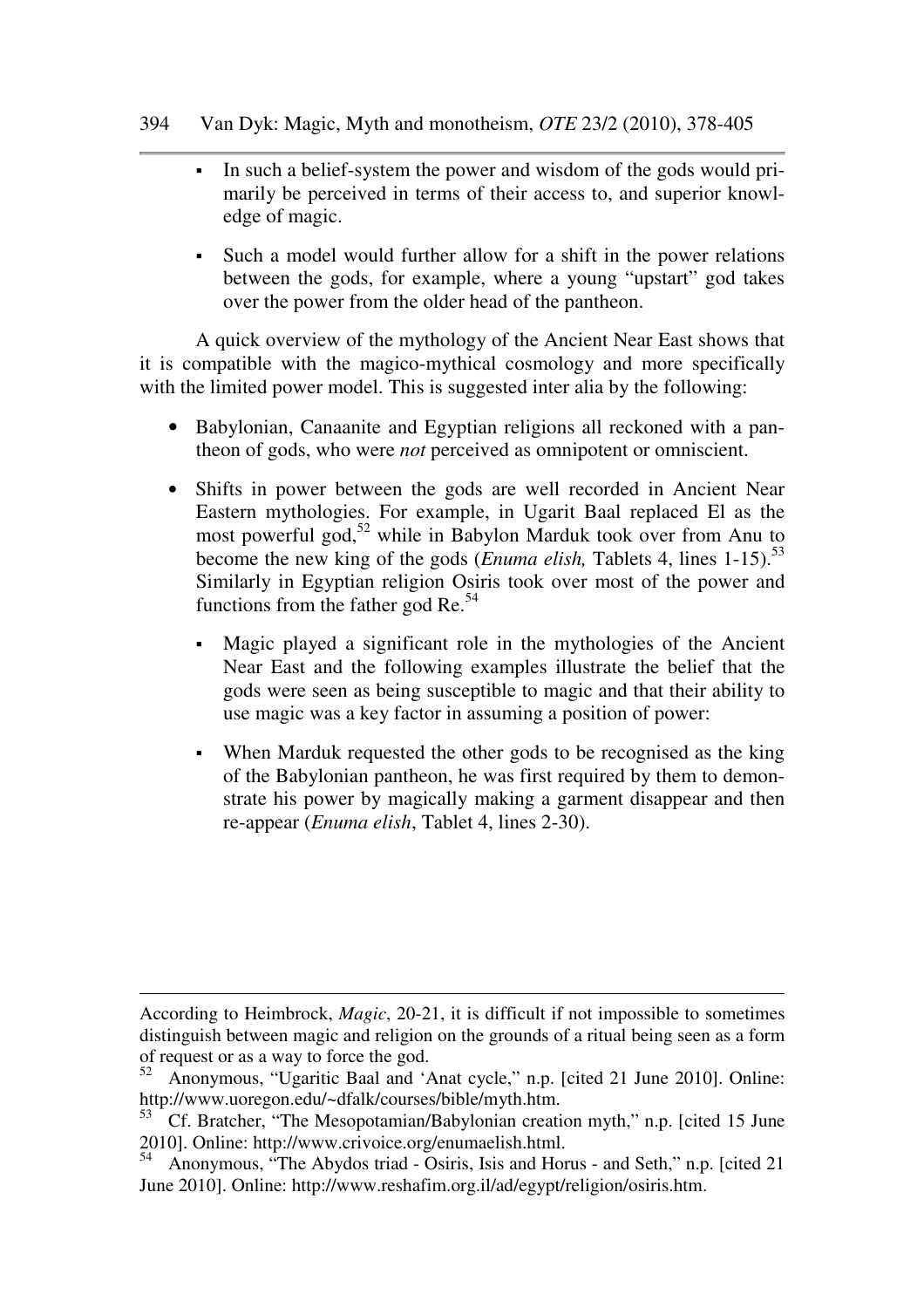- When fighting Tiamat, Marduk gathered all his weapons, including a magical spell to help him in subduing the goddess (*Enuma elish,* Tablet 4, line  $61$ ).<sup>55</sup>
- In Egyptian mythology the gods not only constantly used magical spells and rituals, but were sometimes even threatened by human priests that magic would be used against them if they do not grant the priests their wishes. This was possible because Heka (magic) is called as primary to all the gods. $\frac{5}{5}$
- In Egyptian religion certain magical rituals were required to assist the sun god Re in his nightly fight against the crocodile-like monster Apophis while travelling through the underworld. The fact that human priests could aid the most powerful Egyptian god in his battle by using magical rituals, suggests that impersonal magical forces were seen as being more powerful than the power of the gods.<sup>57</sup>
- Isis used magic to enable her to re-assemble the dismembered body of Osiris, after it was cut up by his brother Seth and the 72 other gods who conspired against him.<sup>58</sup>
- In Ugarit El promises Anat to put a magical spell on the other gods to prevent them from harassing her any longer. $59$

From our discussion it became clear that the *limited power* model is compatible with Ancient Near Eastern mythology and also logically makes the most sense in a polytheistic cosmology. It further demonstrated that the magical and animistic layers actually co-existed in Ancient Near Eastern religions and within magico-mythical cosmologies.

# **2 Reading Genesis 30 within a magico-mythical cosmology**

When Genesis 30:37-39 is interpreted from the perspective of a magico-mythical cosmology, the text could be read in the following way:

• Jacob used homeopathic magic to cause the desired colouring of the offspring.

<sup>55</sup> <sup>55</sup> Cf. Bratcher, "Mesopotamian creation myth," http://www.crivoice.org/ enumaelish.html.

<sup>&</sup>lt;sup>56</sup> Cf. Anonymous, "Heka: The magic of Ancient Egypt," n.p. [cited 21 July 2010]. Online: http://www.reshafim.org.il/ad/egypt/religion/magic.htm.

<sup>57</sup> Cf. April McDevitt, "Ancient Egypt: The mythology. Apep (Apophis)," n.p. [cited 21 June 2010]. Online: http://www.egyptianmyths.net/apep.htm.<br>58 Cf. Apenymous. "Abydos triad"

 $^{58}$  Cf. Anonymous, "Abydos triad".

<sup>59</sup> Cf. Anonymous, "Baal-myths - Ugarit Ib'l," n.p. [cited 21 June 2010]. Online: http://www.bookrags.com/tandf/baal-mythsugarit-ibl-tf/.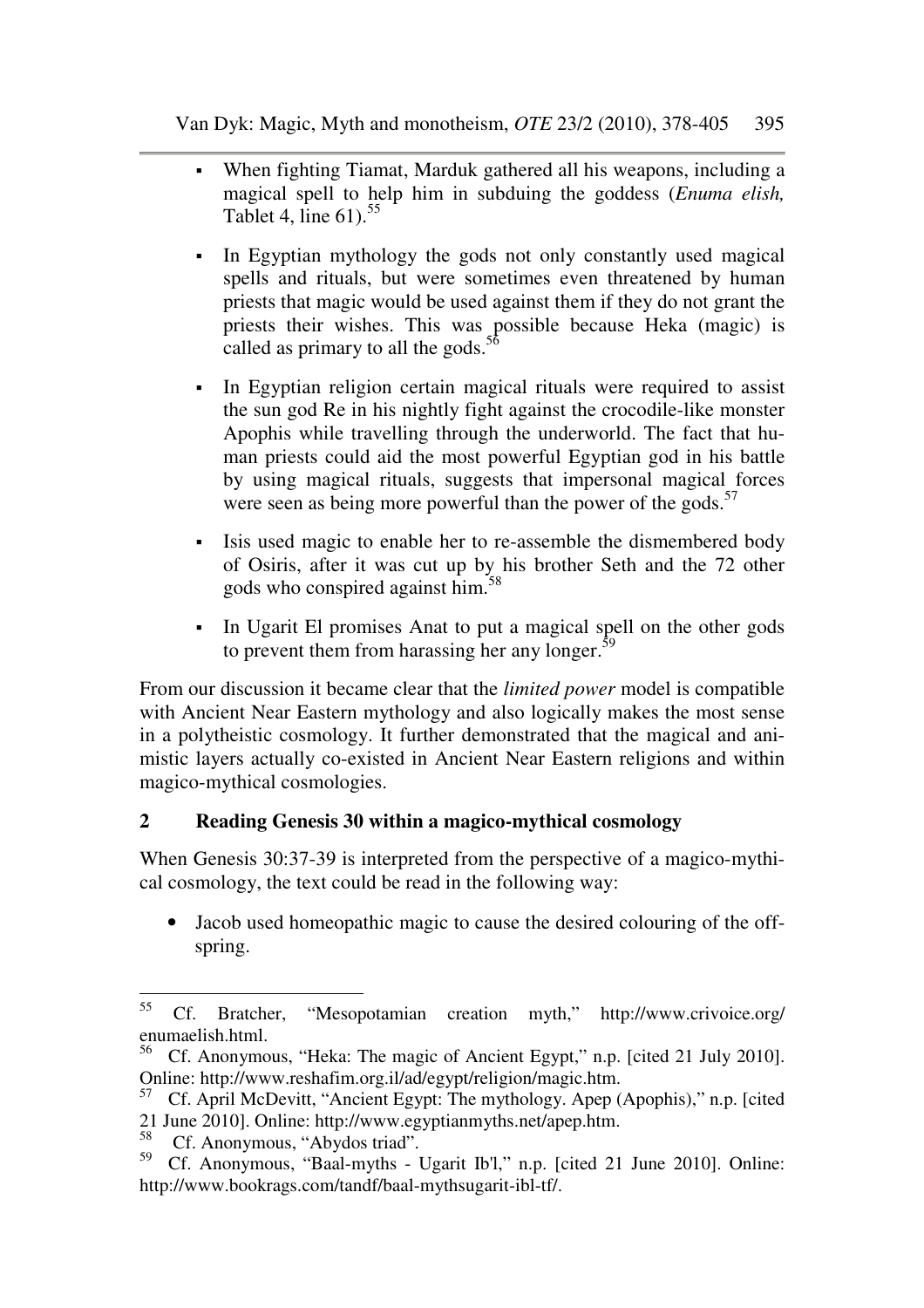- God was not involved in the process (as suggested by the fact that He is not mentioned). Magical forces are automatic and independent from the active intervention of God.
- Being susceptible to magical forces himself (see the limited power model above), God would only have been able to change the outcome of the magical manipulation of Jacob if he had used more powerful magic. (However, nothing in the text suggests that the Israelite God was perceived as being limited in power or being susceptible to magical forces.)

## **G A MONOTHEISTIC COSMOLOGY**

Although many Old Testament scholars have explored the origin and development of monotheism within Israel<sup>60</sup> (and other nations, e.g. in Egypt during the reign of Tutankhamun), the question that interests us here, is how the development of monotheism may have influenced the cosmology of its time. For example, is monotheism compatible with the belief in impersonal and/or the belief in other personal supernatural beings, and how would such beliefs influence the perceptions about the mechanics of the universe?

### **1 Redundancy of other supernatural forces**

 $\overline{a}$ 

Within a monotheistic cosmology the concept of one omnipotent (and omniscient) God is assumed, thus making the existence of other powerful gods or impersonal magical forces logically redundant.<sup>61</sup> Why would an omnipotent and omniscient God need "the help" of other beings or forces? However, practice shows that redundant spiritual beings and forces are not only tolerated in monotheistic religions, but may in some cases even thrive, with a myriad of supernatural beings and forces commonly associated with the one God. This is illustrated by the fact that within strict monotheistic religions, such as Judaism,

<sup>60</sup> Cf. Mark S. Smith, *The origins of biblical monotheism. Israel's polytheistic background and the Ugaritic texts* (New York: Oxford University Press, 2001), for a recent overview.

Although one omnipotent and omniscient God makes other gods redundant, monotheism has the disadvantage of raising the ethical question why such a God would allow evil (called the theodicy problem). This theodicy problem does not exist in polytheistic religions, where gods are not omnipotent and where evil and chaos can be attributed to different gods. To introduce a second evil force of power (e.g. the devil) into a monotheistic cosmology, does not make logically sense and could therefore only be maintained in a dogmatic system where it is explained in terms of mystery or "above-rational" logic (a strategy often employed in religion).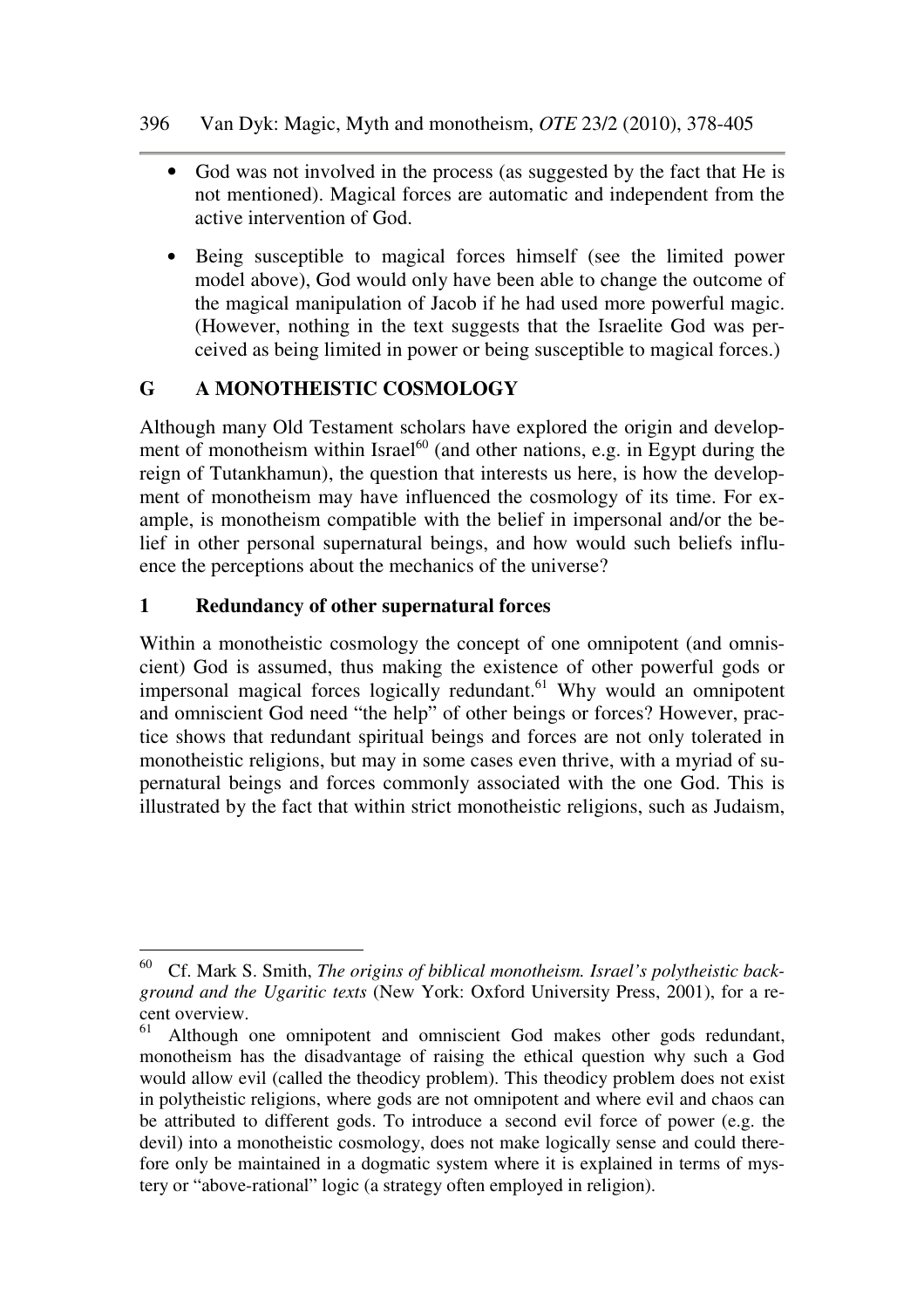Islam and Christianity the prominence given to extra spiritual beings and magical forces may range from being almost absent to being extremely prevalent.<sup>62</sup>

This belief in extra spiritual beings and the reality of magical forces should in the first place be seen as a "spill over" from magical and magicomythical layers of religion, and secondly, as an understandable extension from the general belief in spirits and the immortality of human souls.<sup>63</sup> From such a belief it is but a small step towards also affording some limited role to such spirits. The following explanations are commonly given for the existence and role of such extra supernatural beings and forces within monotheism:

- Although God is omnipotent and omniscient he remains free to make use of other spiritual beings and magical forces, for example, as messengers, or as agents through which he can work.
- The main purpose and function of angels and other spiritual beings are to sing the praises of God.<sup>64</sup> According to this view the glory of God does not necessarily depend on the praise of the heavenly host, or on the eulogising of humans, but his glory is nonetheless demonstrated and/or expressed through acts of praising.
- In terms of the narrative and psychological effect on the believers, it makes sense to have other spiritual beings to interact with God. The dramatic effect of interaction and even conflict between God and other spiritual beings may serve the important function of bringing the reality of religious truths home. $65$

Although other supernatural forces may therefore exist within a monotheistic cosmology, their power and independence will always be limited to some extent. A monotheistic cosmology would therefore lean more towards the hands-on model, where all forces are channelled through the one omnipotent God. An autopilot model and some forms of randomness are, however, not totally excluded and could be explained in the following terms:

<sup>62</sup> <sup>62</sup> E.g. within some Protestant traditions demons, angels and the belief in impersonal magical forces are almost absent, whilst they are/were given much more prominence in certain Roman Catholic and Orthodox traditions.<br>
<sup>63</sup> Cf. Taken *Primition submu 425,427* 

<sup>63</sup> Cf. Tylor, *Primitive culture*, 425-427.

 $\begin{array}{c} 64 \\ 65 \end{array}$  Cf. Luke 2:13.

This is not to imply that extra religious beings were deliberately invented to serve a dramatic or psychological function, but only to explain why the supposed existence of such beings could be attractive and survive even when they have become redundant.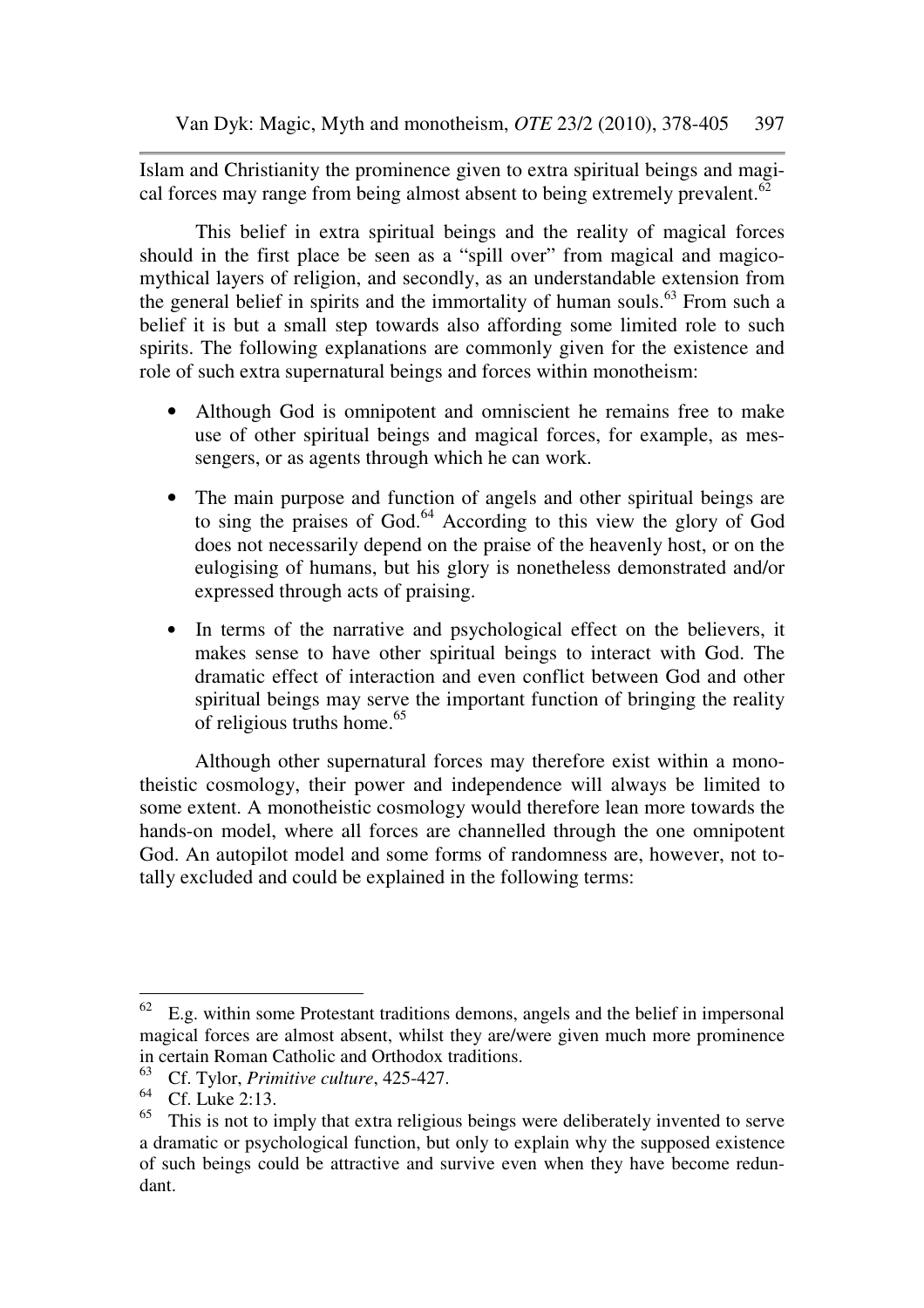- God has established all natural and magical laws at creation and has determined that they would function more or less automatically (or randomly), with the option that they could occasionally be overruled.
- An autopilot model assures the freedom of choice for humans and hence the responsibility to make and live with their own choices. Human responsibility and freedom is more difficult to maintain when God actively runs every aspect of the universe, while the autopilot model makes it more feasible.

As is the case in a magico-mythical cosmology, one would often find *theoretical* confessions to confirm the hands-on model (affording constant and active involvement for God in the universe) while in *practice* it is stressed that humans have freedom of choice and must take full responsibility for their own fate.

Within monotheism two logical options exist in terms of how God could counteract the automatic effects of magical forces: They could either be countered *indirectly* by more powerful magic, or they can be *directly* overruled by the personal power of God, without having to resort to magic. Both views about God's ability to overrule impersonal effects, could coexist within the same cosmology, although a preference for one may be dominant in specific cases or scenarios. For example, in Exodus 7-9, it is suggested that God uses magic (through Aaron) to demonstrate his superior power over the Egyptian magicians.<sup>66</sup>

A third possibility that no magical forces were assumed, would theoretically be possible in monotheism, but most probably did not exist in pre-Enlightenment cosmologies. To assume that the Old Testament not only condemns magic, but that Old Testament religion is largely free from any belief in alternative magical forces, is to a large extent a post-Enlightenment bias.

A monotheistic cosmology is therefore even more complex than the magico-mythical one in that it adds another layer to the existing magical and animistic layers, that is, the monotheistic layer, with a belief in one omnipotent omniscient God. The way in which the forces in the other layers contribute to the mechanics of the universe, however, is drastically changed by the belief in one omnipotent and omniscient God, by severely limiting their independence and power. However, as argued repeatedly, a monotheistic cosmology does not

<sup>&</sup>lt;sup>66</sup> Thomas C. Römer, "Competing magicians in Exodus 7-9: Interpreting magic in the Priestly theology," in *Magic in the Biblical world*, (Todd E. Klutz ed., London: T & T Clark 2003), 20: "Indeed what he [the author] wants to prove is that the magic of God's word is more effective than the magic of the Egyptians."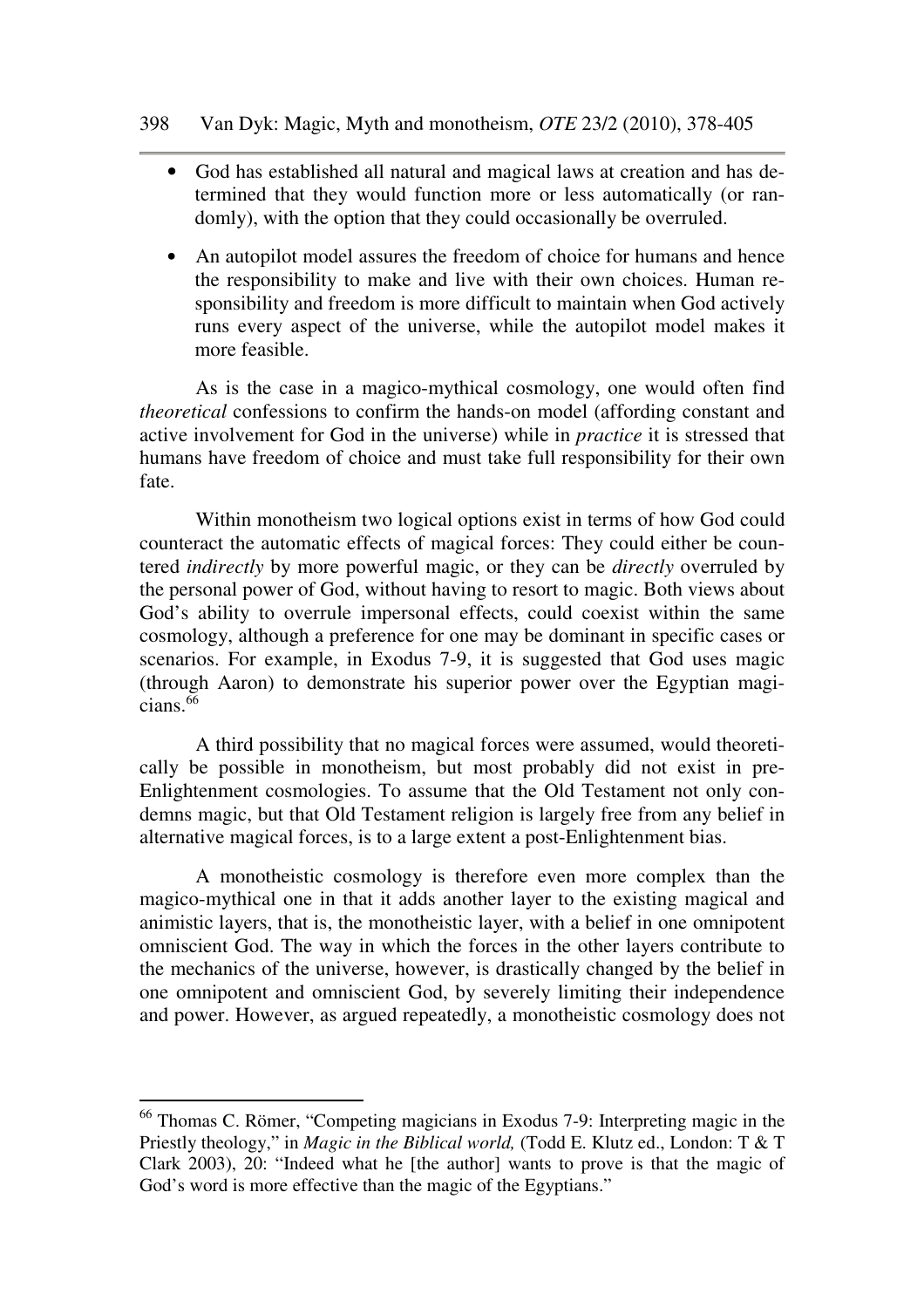totally rule out the magical and animistic layers as is often mistakenly assumed by scholars.

The complex monotheistic cosmology can therefore be illustrated by the following table (Table 1), illustrating the various layers, according to our "sandwich" model of religion:

Table 1: The complex multilayered monotheistic cosmology

| <b>Magical layer</b>                                                                                     |
|----------------------------------------------------------------------------------------------------------|
| Impersonal forces (magical and natural)                                                                  |
|                                                                                                          |
| <b>Animistic layer</b>                                                                                   |
| A host of spirits and supernatural beings, all with limited power                                        |
|                                                                                                          |
| <b>Monotheistic layer</b>                                                                                |
| One omnipotent and omniscient God, running the universe with a <i>more or</i><br>less hands-on approach. |

# 2 Reading Genesis 30 within a monotheistic cosmology

When Genesis 30:37-39 is interpreted within a monotheistic cosmology, the text could be read in the following way:

- Jacob used homeopathic magic to cause the desired colouring of the offspring.
- Although God's direct involvement is not mentioned in the text, it can be assumed that being omnipotent and omniscient, He at least passively *allowed* the impersonal forces of magic to take their logical course. 67

 $67$  It is also possible to interpret the text in such a way that Jacob's belief in and use of magic is not affirmed by the text, and that the existence of impersonal magical forces was not assumed, but that it was God acting behind the scenes causing the ef-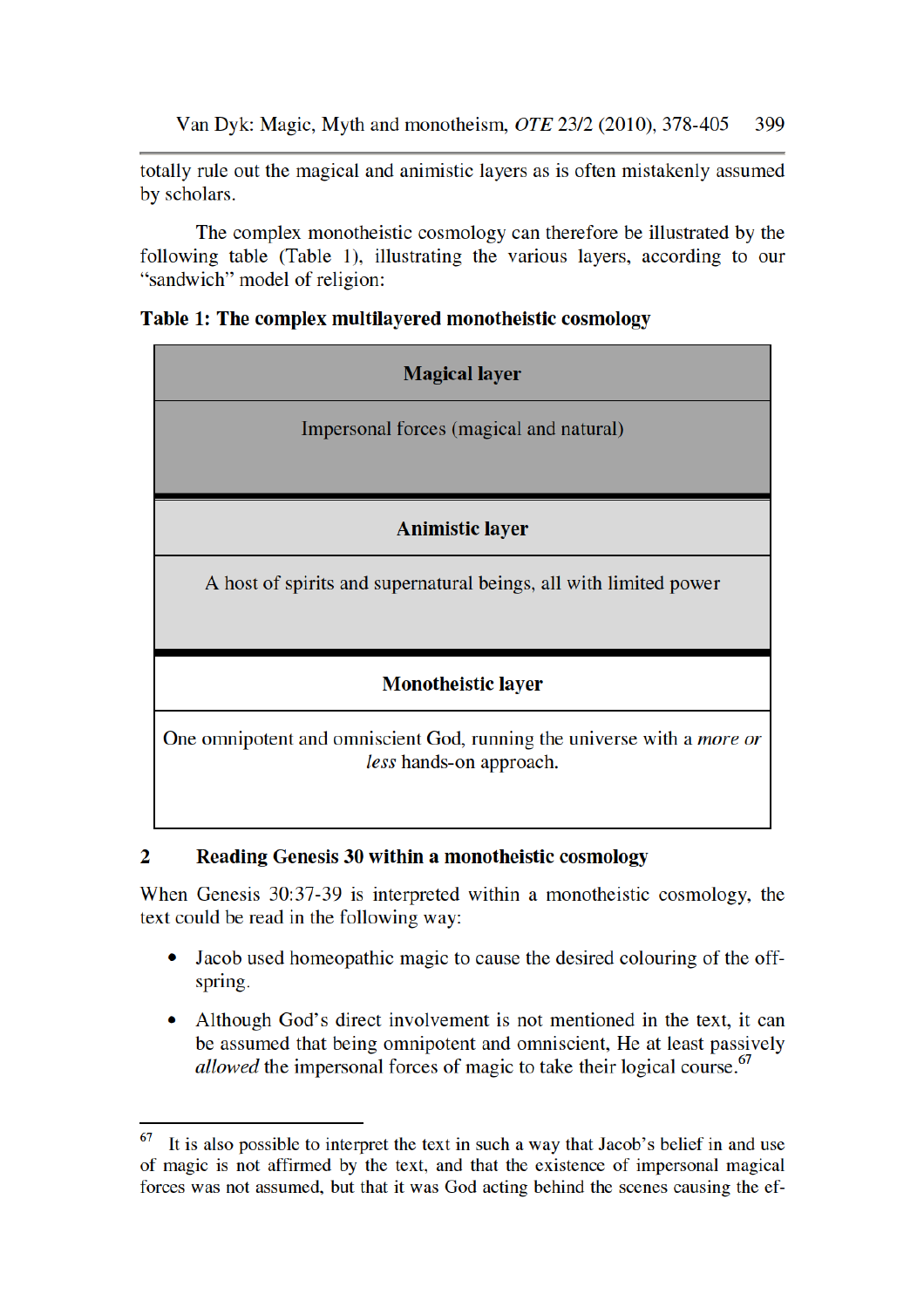### **H DEISTIC AND ATHEISTIC COSMOLOGIES**

Following on the rationalism of the Enlightenment and the development of the scientific method, a further move took place away from the hands-on model (regarding the mechanics of the universe) towards the autopilot (deistic model), or the completely automatic model (i.e. the atheistic cosmology) of the universe. According to these cosmologies the cosmos exists without (constant) interference of any supernatural force (either impersonal or personal).<sup>68</sup>

### **1 No magical layer**

 $\overline{a}$ 

Within deistic and atheistic cosmologies the magical layer is totally scrapped and rejected as "primitive superstition."<sup>69</sup> Deism and atheistic cosmologies further agree in viewing the universe as automatic, allowing (for all practical purposes) impersonal physical forces only.<sup>70</sup> The difference between deistic and atheistic cosmologies is that deism still allows for minimal personal supernatural involvement in the universe. For example, that God created the natural laws of the universe, which the universe has automatically followed since creation. A more extreme form of deism would maintain that over and above the creation of the natural laws, all further supernatural interference in the working of the cosmos is excluded. This extreme view does not only imply that "the time of miracles are over" (i.e. the possibility of overruling natural cause and effect), but also that God does not direct the natural processes of nature or history in any way.

On the other hand, a less extreme deistic view would maintain that in addition to establishing the laws of nature, God may also (in extreme cases) still direct the natural course of nature and history. For example, by directing the course of biological evolution towards the development of a predetermined

fect. As argued earlier, such an interpretation would, however, be determined by a post-Enlightenment bias and would fall back on the old notion that magic and religion cannot co-exist.

<sup>&</sup>lt;sup>68</sup> The gradual shift from a completely automatic supernatural and natural mechanistic view (i.e. in the magical cosmology) towards more hands-on supernatural cosmologies (magico-mythical and monotheistic), and back to a more automatic (mechanistic) cosmology (post-Enlightenment), was not a simple idealistic development, but a complex process where hands-on and autopilot models often co-existed within the same religious framework and even in the belief-system of a single person.

<sup>69</sup> Cf. Peter Gay, *The Enlightenment: An interpretation. The rise of modern paganism* (London: Weidenfeld & Nicholson, 1966), 34; and Peet J. Van Dyk, "Creation, temple and magic. A magico-mythical reading of Genesis 1," *OTE* 22/2 (2009): 422- 436.

 $\frac{70}{70}$ . The irony of this view is that it returns in a sense to the magical cosmology in allowing only for impersonal forces, but in this case only for natural (completely physical) and not for supernatural forces.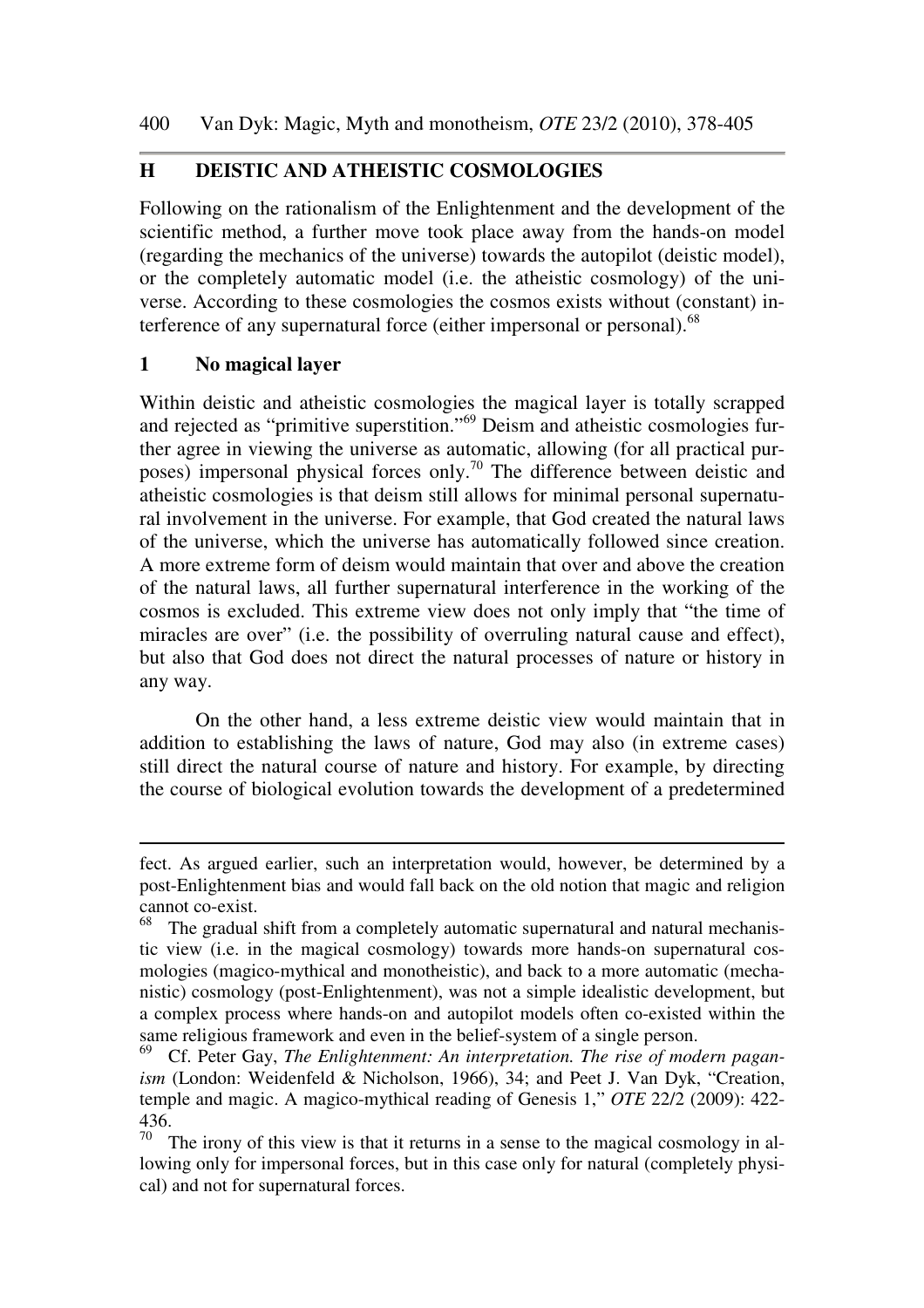goal (e.g. complex humans).<sup>71</sup> Both views of deism works with an autopilot model of the cosmos, but in the case of the extreme view, the autopilot system can in principle not be overruled once it has taken control of the cosmos, whereas with the less extreme view, it allows for a *minimal* possibility of overruling the autopilot system.

As can be appreciated, the deistic cosmology has moved to the brink of an atheistic cosmology, where not only the existence of impersonal supernatural forces are absolutely denied, but also the existence of personal supernatural beings. Within such a cosmology the universe would run fully automatically and its course would be determined by impersonal natural forces only (i.e. a consistent materialistic view). In an atheistic cosmology the laws of nature were not designed, but they are viewed as entirely natural consequences of our physical and chemical reality.<sup>72</sup>

# **2 Reading Genesis 30 within deistic and atheistic cosmologies**

When Genesis 30:37-39 is read within deistic or atheistic cosmologies it may result in one of the following alternative interpretations:

### 2a Rationalising interpretations

Although Jacob may have believed in the magical effects of the rods, the result of an increased number of streaked or speckled or spotted offspring should be explained by some chemical component within the peeled rods. These chemicals were released in the water and after being ingested by the animals, caused the described result (i.e. in accordance with the Western health model). In this case the modern reader rejects Jacob's magical view.

The text does not suggest a belief in magic by Jacob. The effect was caused by the medicinal or chemical properties of the rods. In this case the modern reader wishes to maintain the inerrancy of the text by reading the assumptions of modern science into the text.

2b Rejection of magic

Within the *deistic* cosmology the text may be regarded as a "primitive" remnant of the belief in magic, which both Jacob and the first author of the text accepted. This "primitive" view should, however, be corrected in the light of

<sup>71</sup> Cf. George C. Williams, *Adaptation and natural selection*. A critique of some cur*rent evolutionary thought* (Princeton, NJ: Princeton University Press, 1966); Peet J. Van Dyk, *A brief history of creation* (Pretoria: Unisa Press, 2001), for a critique of this view.

<sup>72</sup> This is the basis the stand of e.g. Richard Dawkins, *The God delusion* (London: Bantam Press, 2006).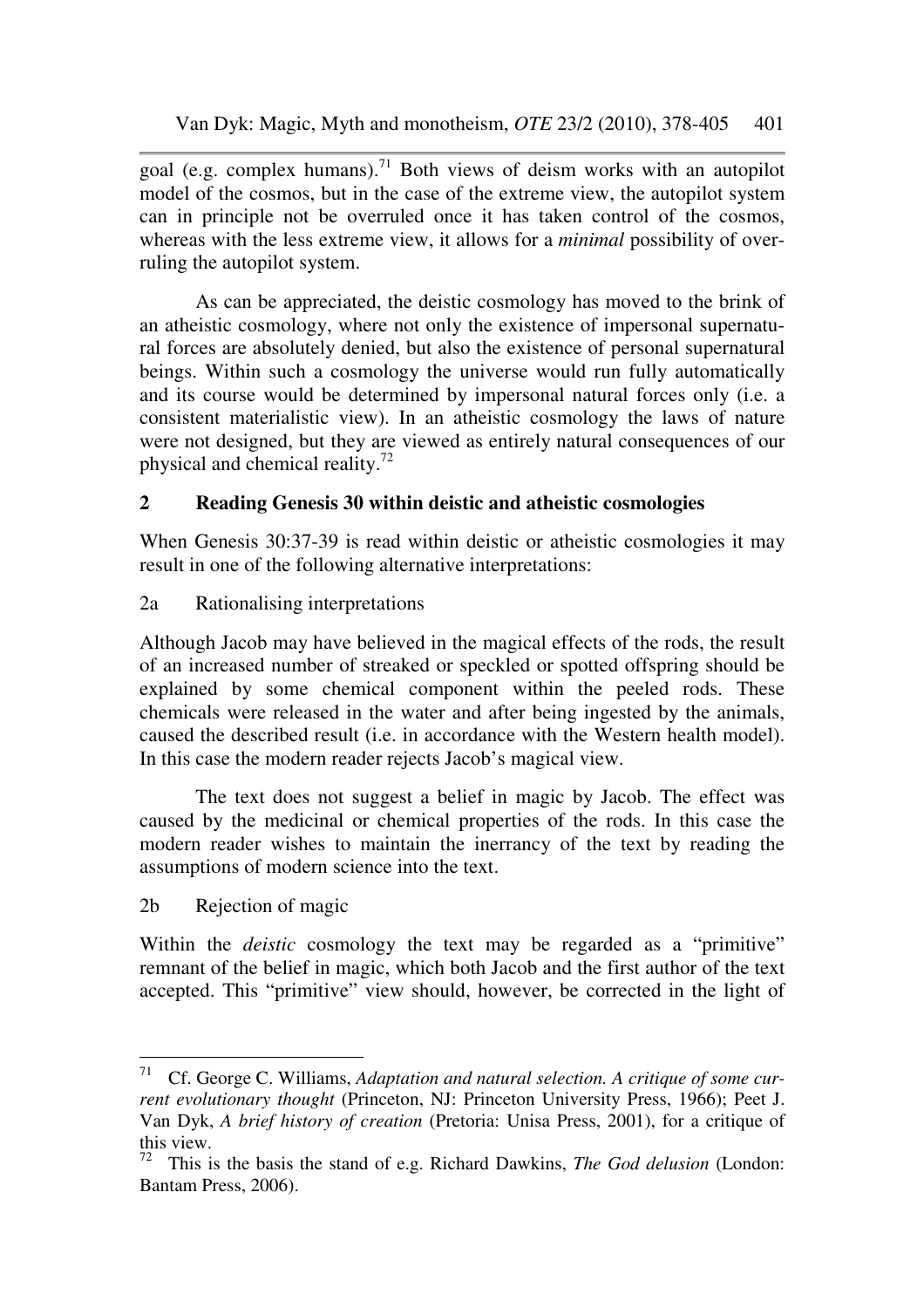#### 402 Van Dyk: Magic, Myth and monotheism, *OTE* 23/2 (2010), 378-405

the rest of the Bible's rejection of magical practices and be explained in terms of the gradual development of Old Testament religion.

#### 2c Atheistic

The text is a prime example of the belief in magic, which is superstitious nonsense.

### **I SUMMARISING CONCLUSIONS**

In conclusion it can be noted that Genesis 30:37-39 could be interpreted in different ways, depending on the assumed underlying cosmology of the text. It was argued that misinterpretation mainly occurs when either the cosmology of the text is constructed incorrectly (e.g. in the case of Tylor and Frazer's idealistic scheme), or because modern readers may for various ideological reasons or because of ignorance assume that the biblical cosmology is identical to their current scientific one.

A more holistic definition of religion (to include impersonal magical forces) was proposed and the fact that different religious layers may coexist within the same cosmology suggested. Each cosmology presupposes a different kind of mechanics (cause and effect) for the cosmos and this fact may impact significantly on the interpretation of Genesis 30, as illustrated by the different readings of the text.

Based on the criteria suggested for identifying underlying magical assumptions within ancient texts, it can be concluded that Genesis 30:37-39 should be read against the assumptions of a monotheistic cosmology. However, this conclusion needs to be qualified immediately. Although the larger Old Testament context assumes a monotheistic cosmology, the immediate context of Genesis 30:37-39 strongly emphasises the magical layer. This is suggested by the fact that God's intervention is not in any way assumed or mentioned by the text. The effect of the peeled branches is automatic and impersonal and it is only within the larger Old Testament context that God's power (also over magical forces) may be assumed.<sup>73</sup>

[Although many variants of neo-paganism, within contemporary Christianity, advocate a return to the belief in magic, this would, if taken to its logical consequences, cancel all the accomplishments of the Enlightenment and effectively trash the whole scientific endeavour. In a sense, one could say that the magico-religious cosmologies of the Bible are in important ways completely incompatible with modern science. This fact necessitates that the modern

<sup>73</sup> Although the historical development of the Israelite religion was not investigated in this article, it is more than probable that this specific text dates from an older layer of the religious tradition.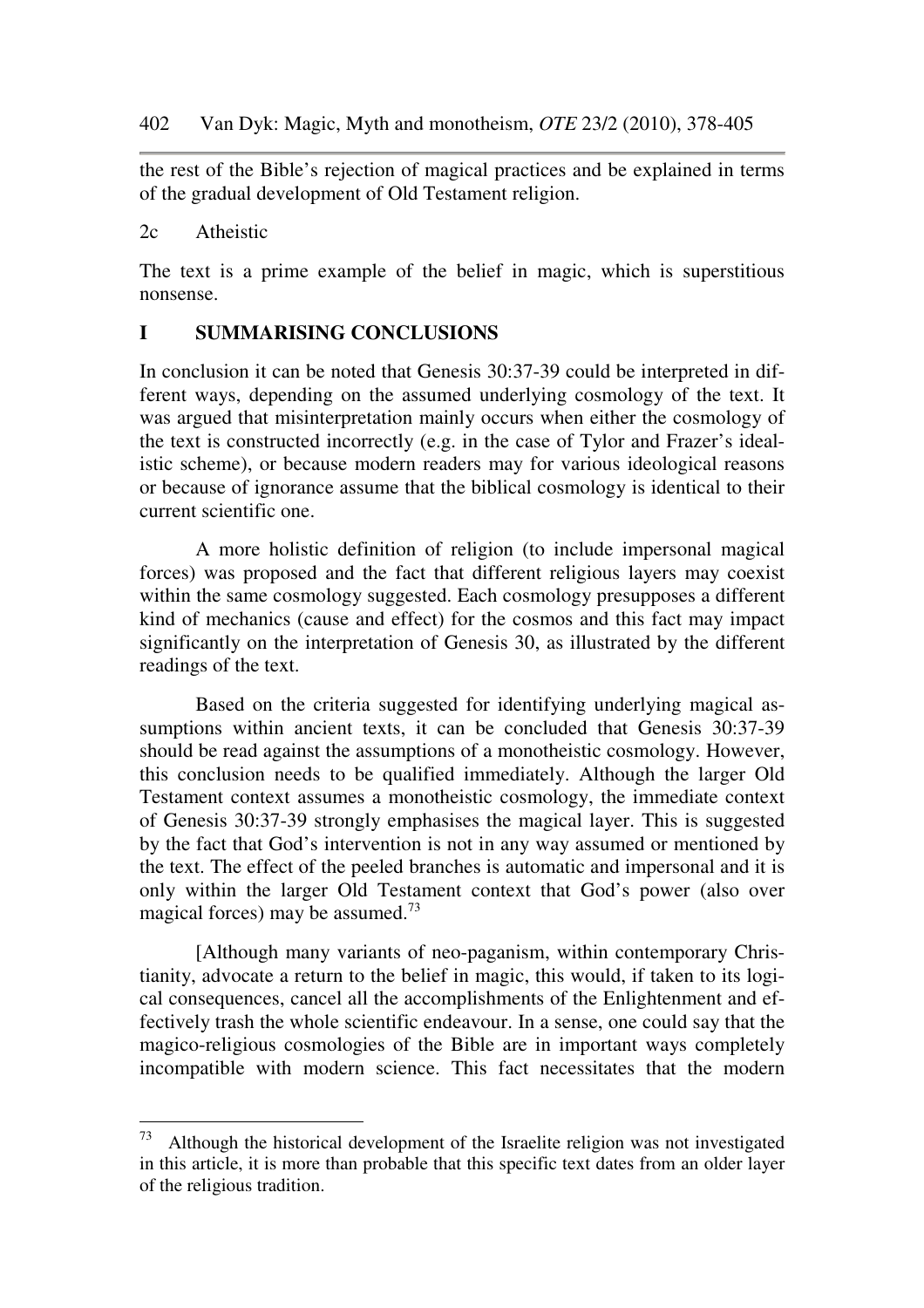reader should not only sometimes read "against the grain of the text,"<sup>74</sup> but also deliberately "demythologise" the Bible.<sup>75</sup>]

#### **BIBLIOGRAPHY**

- Anonymous.*"*Baal-myths Ugarit Ib'l.*"* No Pages. Cited 21 June 2010. Online: http://www.bookrags.com/tandf/baal-mythsugarit-ibl-tf/. Anonymous. "Cosmology." No Pages in *Dictionary.com.*No Pages. Cited 17 May 2010. Online: http://dictionary.reference.com/browse/cosmology.
- Anonymous. "Heka: The magic of Ancient Egypt." No Pages. Cited 21 June 2010. Online: http://www.reshafim.org.il/ad/egypt/religion/magic.htm.
- Anonymous. "The Abydos triad Osiris, Isis and Horus and Seth." No Pages. Cited 21 June 2010. Online: http://www.reshafim.org.il/ad/egypt/religion/osiris.htm.
- Anonymous. "Ugaritic Baal and 'Anat cycle." No Pages. Cited 21 June 2010. Online: http://www.uoregon.edu/~dfalk/courses/bible/myth.htm.
- Bratcher, Dennis. "The Mesopotamian/Babylonian creation myth." No Pages. Cited 15 June 2010. Online: http://www.crivoice.org/enumaelish.html.
- Brueggemann, Walter. *Texts under negotiation. The Bible and postmodern imagination.* Minneapolis: Fortress, 1993.
- Bultmann, Rudolph. "The mythological element in the message of the New Testament and the problem of its re-interpretation Part1." No pages, Cited 2 August 2010. Online: http://www.religion-online.org/showchapter.asp?title=431&C=292.
- Clines, David J. A. "Images of Yahweh: God in the Pentateuch. Pages 79-98 in *Studies in Old Testament theology.* Edited by R. L. Hubbard, R. K. Johnston and R. P. Meye. Dallas: Word, 1992.
- Coelho, Paulo. *Brida.* London: Harper Collins, 2008.
- Dawkins, Richard. *The God delusion.* London: Bantam Press, 2006.
- Dennett, Daniel C. *Breaking the spell. Religion as a natural phenomenon.* New York: Penguin Books, 2006.
- Eliade, Mircea. "Ritual and myth." Pages 194-201 in *Readings in ritual studies*. Edited by R. L. Grimes. Upper Saddle River, NJ: Prentice Hall, 1996 [1949]. ————. *Das Heilige und das Profane.* Hamburg: Rowohlt Hamburg, 1957.
- Foley, John M. "Word-power, performance, and tradition." *American Journal of Folklore 105* (1992): 275-301.
- Frazer, James G. *The golden bough. A study in magic and religion.* London: McMillan, 1957.

<sup>74</sup> Cf. David J. A. Clines, "Images of Yahweh: God in the Pentateuch," in *Studies in Old Testament theology* (eds. Robert L. Hubbard, Robert K. Johnston and Robert P. Meye, Dallas: Word, 1992).

 $75$  Cf. Rudolph Bultmann, "The mythological element in the message of the New Testament and the problem of its re-interpretation Part1," n.p. [cited 2 August 2010]. Online: http://www.religion-online.org/showchapter.asp?title=431&C=292. What Bultmann asks about mythology also applies to the belief in magic: "Can Christian preaching expect modern man to accept the mythical view of the world as true? To do this would be both senseless and impossible." Bultmann therefore argued that the Bible should be demythologised while retaining its message.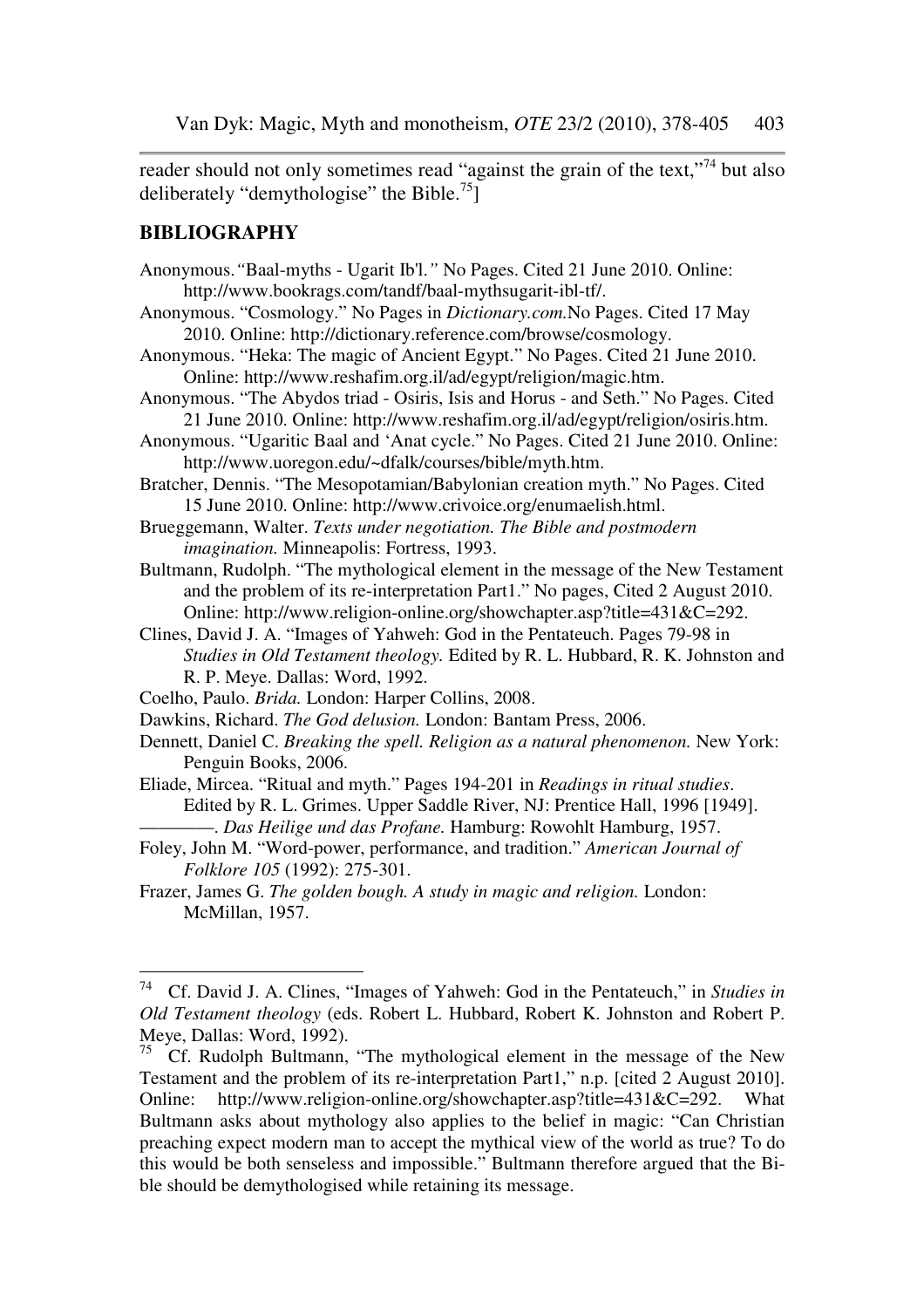Gay, Peter. *The Enlightenment: An interpretation. The rise of modern paganism.* London: Weidenfeld & Nicholson, 1966.

Gunkel, Hermann. *Genesis. 9. Auflage.* Göttingen: Vandenhoeck & Ruprecht, 1977.

Guthrie, Stewart E. "Religion: What is it?" *Journal for the Scientific Study of Religion 35/4* (1996): 412-419.

————. "Opportunity, challenge and a definition of religion." *Journal for the Study of Religion, Nature and Culture 1/1* (2007): 58-67*.*

- Hammond-Tooke, David. *Rituals and medicines: Indigenous Healing in South Africa.* Johannesburg: A.D. Donker, 1989.
- Hawking, Stephen W. *A brief history of time. from the big bang to black holes.*  Toronto: Bantam, 1988.
- Heimbrock, Hans-Günter. "Magie, Alltagsreligion und die Heilkraft des Glaubens. Etappen und Probleme theologischer und kulturwissenschaftlicher Magiediskussion." Pages 15-19 in *Magie. Katastrophenreligion und Kritik des Glaubens.* Edited by Hans-Günther Heimbrock and Heinz Streib. Kampen: Kok, Pharos, 1994.

Israel, Jonathan I. *Enlightenment contested: Philosophy, modernity, and the emancipation of man, 1670-1752.* Oxford: Oxford University Press, 2006.

- Klutz, Todd E. "Reinterpreting 'magic' in the world of Jewish and Christian scripture: An introduction." Pages 1-9 in *Magic in the Biblical world.* Edited by Todd E. Klutz. London: T & T Clark, 2003.
- Kuhn, Thomas S. *The structure of scientific revolutions.* Chicago: Chicago University Press,1962.
- McDevitt, April. "Ancient Egypt: The mythology. Apep (Apophis).*"* No Pages*.* Cited 21 June 2010. Online: http://www.egyptianmyths.net/apep.htm.
- O'Brien, Barbara. "Atheism and devotion in Buddhism." No Pages in *About.com: Buddhism.* Cited 17 May 2010. Online: http://buddhism.about.com/od/ basicbuddhistteachings/a/buddhaatheism.htm.
- Pezzoli-Olgiatti, D. "From mageia to magic: Envisaging a problematic concept in the study of religion." Pages 3-19 in *A kind of magic.* Edited by Michael Labahn and Bert Jan L. Peerbolte. London: T & T Clark, 2007.
- Pinch, Geraldine. *Magic in ancient Egypt.* London: British Museum Press, 1994.
- Rogerson, John W. *Myth in Old Testament interpretation.* New York: De Gruyter, 1974.
- Römer, Thomas C. "Competing magicians in Exodus 7-9: Interpreting magic in the Priestly theology." Pages 12-22 in *Magic in the Biblical world.* Edited by Todd E. Klutz. London: T & T Clark, 2003.

Smith, Mark S. *The origins of biblical monotheism. Israel's polytheistic background and the Ugaritic texts.* New York: Oxford University Press, 2001.

- Tylor, Edward B. *Primitive culture. Researches into the development of mythology, philosophy, religion, language, art, and custom. 7th Edition.* New York: Brentano's Publishers, 1924.
- Van Dyk, Peet J. *A brief history of creation.* Pretoria: Unisa Press, 2001.
	- \_\_\_\_\_\_\_\_\_. "A fuzzy interpretation of the Bible. Going beyond modernism and postmodernism." *Religion & Theology 9* (2002): 163-182.

\_\_\_\_\_\_\_\_\_. "Mythical linkage and mythical frameworks." *OTE 18/1* (2005): 863-878.

\_\_\_\_\_\_\_\_\_. "Creation, temple and magic. A magico-mythical reading of Genesis 1." *OTE 22/2* (2009): 422-436.